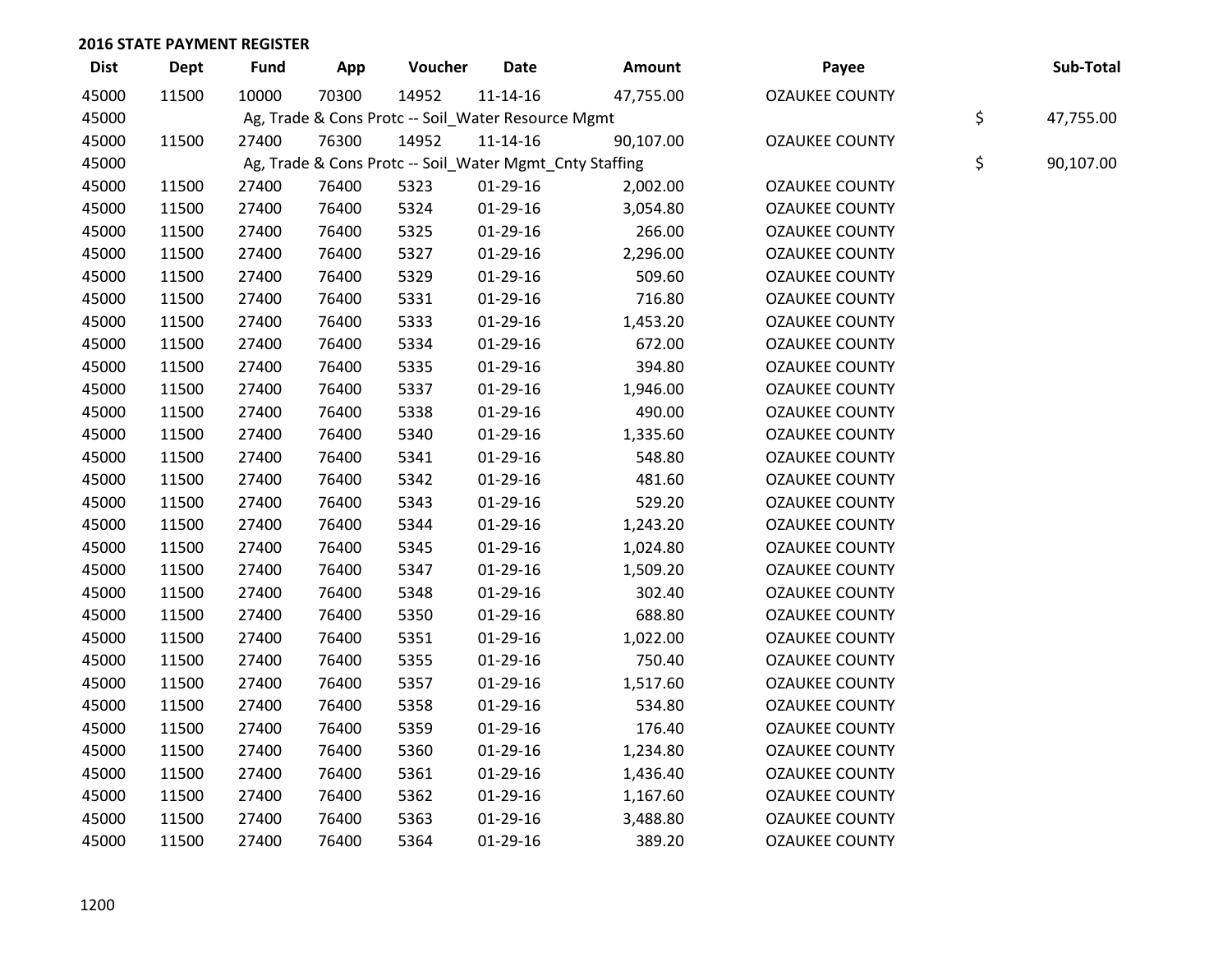| <b>Dist</b> | Dept  | <b>Fund</b> | App          | Voucher                                             | <b>Date</b>    | <b>Amount</b> | Payee                 | Sub-Total       |
|-------------|-------|-------------|--------------|-----------------------------------------------------|----------------|---------------|-----------------------|-----------------|
| 45000       | 11500 | 27400       | 76400        | 5365                                                | $01-29-16$     | 389.20        | <b>OZAUKEE COUNTY</b> |                 |
| 45000       | 11500 | 27400       | 76400        | 5366                                                | $01-29-16$     | 560.00        | <b>OZAUKEE COUNTY</b> |                 |
| 45000       | 11500 | 27400       | 76400        | 5367                                                | $01-29-16$     | 436.80        | <b>OZAUKEE COUNTY</b> |                 |
| 45000       | 11500 | 27400       | 76400        | 5368                                                | $01-29-16$     | 366.80        | <b>OZAUKEE COUNTY</b> |                 |
| 45000       | 11500 | 27400       | 76400        | 5369                                                | $01-29-16$     | 123.20        | <b>OZAUKEE COUNTY</b> |                 |
| 45000       | 11500 | 27400       | 76400        | 5370                                                | $01-29-16$     | 2,903.60      | <b>OZAUKEE COUNTY</b> |                 |
| 45000       | 11500 | 27400       | 76400        | 5371                                                | $01-29-16$     | 271.60        | <b>OZAUKEE COUNTY</b> |                 |
| 45000       | 11500 | 27400       | 76400        | 16974                                               | 12-28-16       | 9,898.32      | <b>OZAUKEE COUNTY</b> |                 |
| 45000       |       |             |              | Ag, Trade & Cons Protc -- Soil_Water Mgmt Aids      |                |               |                       | \$<br>48,132.32 |
| 45000       | 11500 | 27400       | 77800        | 5820                                                | $02 - 10 - 16$ | 1,879.60      | <b>OZAUKEE COUNTY</b> |                 |
| 45000       | 11500 | 27400       | 77800        | 16607                                               | 12-22-16       | 4,360.85      | <b>OZAUKEE COUNTY</b> |                 |
| 45000       |       |             |              | Ag, Trade & Cons Protc -- CLEAN SWEEP GRANTS        |                |               |                       | \$<br>6,240.45  |
| 45000       | 11500 | 36300       | <b>WE100</b> | 5320                                                | $01-29-16$     | 6,580.00      | <b>OZAUKEE COUNTY</b> |                 |
| 45000       | 11500 | 36300       | <b>WE100</b> | 5321                                                | $01-29-16$     | 7,736.11      | <b>OZAUKEE COUNTY</b> |                 |
| 45000       | 11500 | 36300       | <b>WE100</b> | 5352                                                | $01-29-16$     | 385.00        | <b>OZAUKEE COUNTY</b> |                 |
| 45000       | 11500 | 36300       | <b>WE100</b> | 5353                                                | $01-29-16$     | 1,081.71      | <b>OZAUKEE COUNTY</b> |                 |
| 45000       | 11500 | 36300       | <b>WE100</b> | 5354                                                | $01-29-16$     | 3,136.00      | <b>OZAUKEE COUNTY</b> |                 |
| 45000       | 11500 | 36300       | <b>WE100</b> | 5356                                                | 01-29-16       | 492.10        | <b>OZAUKEE COUNTY</b> |                 |
| 45000       |       |             |              | Ag, Trade & Cons Protc -- AGRICULTURE-SOIL & WATER  |                |               |                       | \$<br>19,410.92 |
| 45000       | 16500 | 10000       | 23600        | 7116                                                | 10-26-16       | 9,025.18      | <b>OZAUKEE COUNTY</b> |                 |
| 45000       |       |             |              | Safety & Prof Services -- POWTS Replacement Rehab   |                |               |                       | \$<br>9,025.18  |
| 45000       | 37000 | 21200       | 56300        | 80935                                               | 08-08-16       | 5,477.06      | <b>OZAUKEE COUNTY</b> |                 |
| 45000       |       |             |              | Natural Resources -- ResAids - county cons aids     |                |               |                       | \$<br>5,477.06  |
| 45000       | 37000 | 21200       | 57400        | 97397                                               | 10-07-16       | 13,762.50     | <b>OZAUKEE COUNTY</b> |                 |
| 45000       | 37000 | 21200       | 57400        | 107257                                              | $11 - 15 - 16$ | 13,762.50     | <b>OZAUKEE COUNTY</b> |                 |
| 45000       |       |             |              | Natural Resources -- RA- cnty snow trail & area aid |                |               |                       | \$<br>27,525.00 |
| 45000       | 37000 | 21200       | 57500        | 93533                                               | 09-20-16       | 4,250.00      | <b>OZAUKEE COUNTY</b> |                 |
| 45000       | 37000 | 21200       | 57500        | 93535                                               | 09-20-16       | 2,125.00      | <b>OZAUKEE COUNTY</b> |                 |
| 45000       |       |             |              | Natural Resources -- RA- snowmobile trail areas     |                |               |                       | \$<br>6,375.00  |
| 45000       | 37000 | 21200       | 58700        | 74841                                               | $07 - 14 - 16$ | 25,000.00     | <b>OZAUKEE COUNTY</b> |                 |
| 45000       |       |             |              | Natural Resources -- ResAids - urban forestry grant |                |               |                       | \$<br>25,000.00 |
| 45000       | 37000 | 21200       | 66300        | 79766                                               | 08-02-16       | 5,000.00      | <b>OZAUKEE COUNTY</b> |                 |
| 45000       |       |             |              | Natural Resources -- EA - lake protection           |                |               |                       | \$<br>5,000.00  |
| 45000       | 37000 | 21200       | 67500        | 50491                                               | 05-06-16       | 7,500.00      | <b>OZAUKEE COUNTY</b> |                 |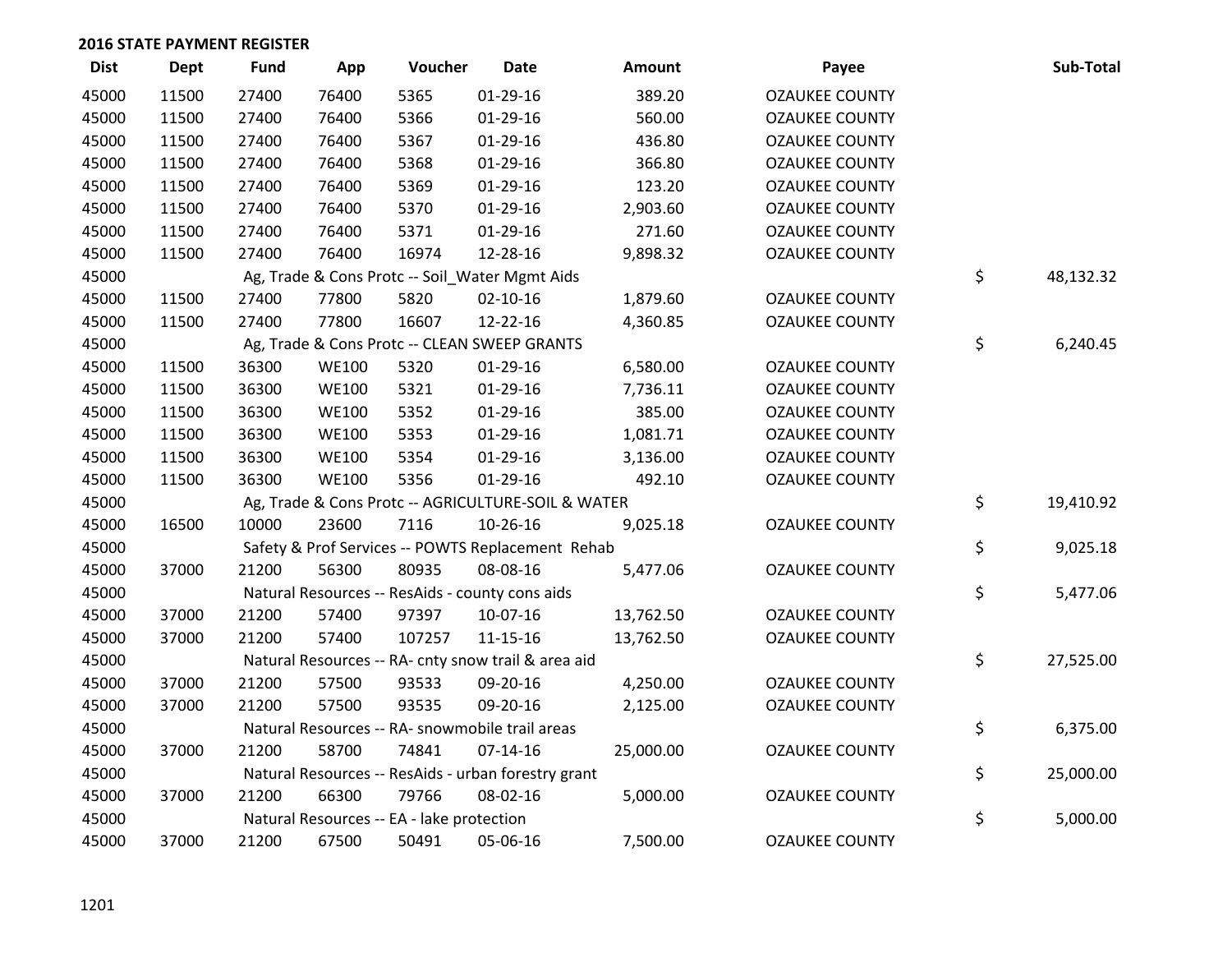| <b>Dist</b> | <b>Dept</b> | <b>Fund</b> | App   | Voucher                                            | <b>Date</b>    | Amount     | Payee                    | Sub-Total        |
|-------------|-------------|-------------|-------|----------------------------------------------------|----------------|------------|--------------------------|------------------|
| 45000       | 37000       | 21200       | 67500 | 84629                                              | 08-17-16       | 36,444.50  | <b>OZAUKEE COUNTY</b>    |                  |
| 45000       |             |             |       | Natural Resources -- EA - river protect, cons fund |                |            |                          | \$<br>43,944.50  |
| 45000       | 39500       | 21100       | 17600 | 6084                                               | 07-29-16       | 274,305.00 | <b>OZAUKEE COUNTY</b>    |                  |
| 45000       | 39500       | 21100       | 17600 | 32935                                              | 10-05-16       | 274,305.00 | <b>OZAUKEE COUNTY</b>    |                  |
| 45000       | 39500       | 21100       | 17600 | 69096                                              | 12-30-16       | 164,583.00 | <b>OZAUKEE COUNTY</b>    |                  |
| 45000       |             |             |       | Transportation -- Tb, Trns Oper Aid Sf             |                |            |                          | \$<br>713,193.00 |
| 45000       | 39500       | 21100       | 18500 | 58228                                              | 12-05-16       | 12,390.66  | <b>OZAUKEE COUNTY</b>    |                  |
| 45000       | 39500       | 21100       | 18500 | 58239                                              | 12-06-16       | 13,813.66  | <b>OZAUKEE COUNTY</b>    |                  |
| 45000       | 39500       | 21100       | 18500 | 58240                                              | 12-06-16       | 12,390.66  | <b>OZAUKEE COUNTY</b>    |                  |
| 45000       | 39500       | 21100       | 18500 | 58241                                              | 12-06-16       | 16,904.95  | <b>OZAUKEE COUNTY</b>    |                  |
| 45000       | 39500       | 21100       | 18500 | 58775                                              | 12-05-16       | 821.46     | <b>OZAUKEE COUNTY</b>    |                  |
| 45000       | 39500       | 21100       | 18500 | 69801                                              | 12-30-16       | 1,254.34   | <b>OZAUKEE COUNTY</b>    |                  |
| 45000       |             |             |       | Transportation -- Hwy Sfty Loc Aid Ffd             |                |            |                          | \$<br>57,575.73  |
| 45000       | 39500       | 21100       | 19000 | 154                                                | 07-05-16       | 643,396.76 | <b>OZAUKEE COUNTY</b>    |                  |
| 45000       | 39500       | 21100       | 19000 | 29108                                              | 10-03-16       | 321,698.41 | <b>OZAUKEE COUNTY</b>    |                  |
| 45000       |             |             |       | Transportation -- Trans Aids To Co.-Sf             |                |            |                          | \$<br>965,095.17 |
| 45000       | 39500       | 21100       | 16800 | 88045                                              | 05-06-16       | 205,796.00 | <b>COUNTY OF OZAUKEE</b> |                  |
| 45000       |             |             |       | Transportation -- Eldly&Disa Co/Aid Sf             |                |            |                          | \$<br>205,796.00 |
| 45000       | 39500       | 21100       | 17600 | 72043                                              | $01 - 04 - 16$ | 183,882.00 | <b>COUNTY OF OZAUKEE</b> |                  |
| 45000       | 39500       | 21100       | 17600 | 90042                                              | 05-27-16       | 274,305.00 | <b>COUNTY OF OZAUKEE</b> |                  |
| 45000       |             |             |       | Transportation -- Tb, Trns Oper Aid Sf             |                |            |                          | \$<br>458,187.00 |
| 45000       | 39500       | 21100       | 18500 | 71722                                              | $01 - 22 - 16$ | 2,181.23   | TREAS OZAUKEE CO         |                  |
| 45000       | 39500       | 21100       | 18500 | 71722                                              | $01 - 22 - 16$ | 2,714.00   | TREAS OZAUKEE CO         |                  |
| 45000       | 39500       | 21100       | 18500 | 76346                                              | 03-14-16       | 421.86     | TREAS OZAUKEE CO         |                  |
| 45000       | 39500       | 21100       | 18500 | 79422                                              | $04 - 18 - 16$ | 3,178.54   | TREAS OZAUKEE CO         |                  |
| 45000       | 39500       | 21100       | 18500 | 86828                                              | 07-08-16       | 2,240.34   | TREAS OZAUKEE CO         |                  |
| 45000       | 39500       | 21100       | 18500 | 86828                                              | 07-08-16       | 7,223.89   | TREAS OZAUKEE CO         |                  |
| 45000       |             |             |       | Transportation -- Hwy Sfty Loc Aid Ffd             |                |            |                          | \$<br>17,959.86  |
| 45000       | 39500       | 21100       | 19000 | 74045                                              | $01 - 04 - 16$ | 321,698.38 | <b>COUNTY OF OZAUKEE</b> |                  |
| 45000       |             |             |       | Transportation -- Trans Aids To Co.-Sf             |                |            |                          | \$<br>321,698.38 |
| 45000       | 41000       | 10000       | 11600 | 92346                                              | 11-29-16       | 42,080.00  | <b>OZAUKEE COUNTY</b>    |                  |
| 45000       |             |             |       | Corrections -- Reimbursing counties for proba      |                |            |                          | \$<br>42,080.00  |
| 45000       | 41000       | 10000       | 30200 | 17893                                              | $01 - 04 - 16$ | 1,310.00   | <b>OZAUKEE COUNTY</b>    |                  |
| 45000       | 41000       | 10000       | 30200 | 20432                                              | $01-19-16$     | 1,800.00   | <b>OZAUKEE COUNTY</b>    |                  |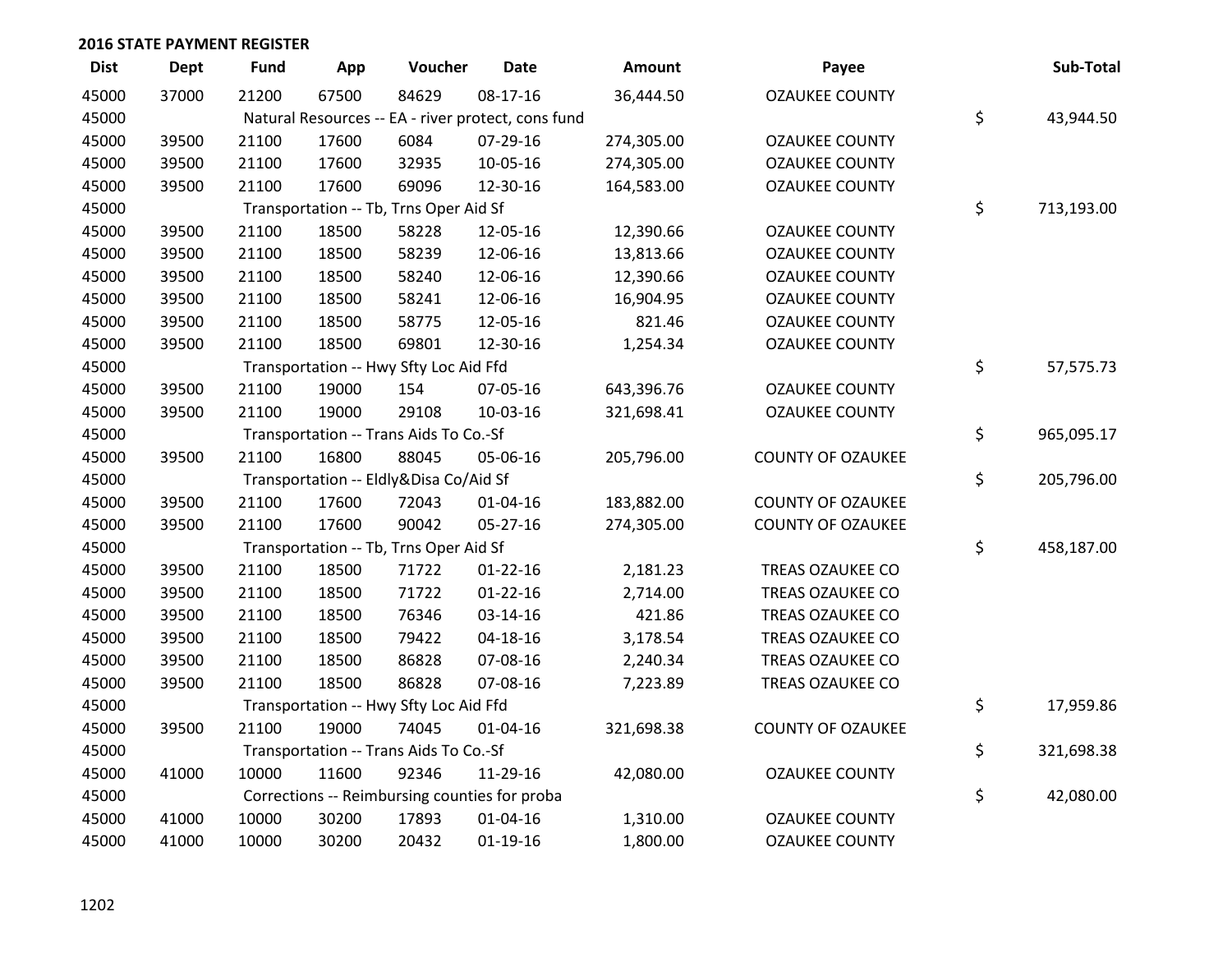| <b>Dist</b> | <b>Dept</b> | <b>Fund</b> | App   | Voucher                                   | <b>Date</b>                                   | Amount     | Payee                 | Sub-Total          |
|-------------|-------------|-------------|-------|-------------------------------------------|-----------------------------------------------|------------|-----------------------|--------------------|
| 45000       |             |             |       |                                           | Corrections -- Community intervention program |            |                       | \$<br>3,110.00     |
| 45000       | 41000       | 10000       | 31300 | 18546                                     | $01-07-16$                                    | 18,279.00  | <b>OZAUKEE COUNTY</b> |                    |
| 45000       | 41000       | 10000       | 31300 | 21615                                     | $01 - 20 - 16$                                | 15.00      | <b>OZAUKEE COUNTY</b> |                    |
| 45000       | 41000       | 10000       | 31300 | 28420                                     | $02 - 12 - 16$                                | 87.00      | <b>OZAUKEE COUNTY</b> |                    |
| 45000       | 41000       | 10000       | 31300 | 48656                                     | $05 - 12 - 16$                                | 120,272.00 | <b>OZAUKEE COUNTY</b> |                    |
| 45000       |             |             |       |                                           | Corrections -- Community youth and family aid |            |                       | \$<br>138,653.00   |
| 45000       | 43500       | 10000       | 00000 | 90613                                     | $01 - 02 - 16$                                | 29,987.00  | <b>OZAUKEE CO</b>     |                    |
| 45000       | 43500       | 10000       | 00000 | 90614                                     | $01 - 04 - 16$                                | 91,417.00  | <b>OZAUKEE CO</b>     |                    |
| 45000       | 43500       | 10000       | 00000 | 90616                                     | 02-01-16                                      | 124,051.00 | <b>OZAUKEE CO</b>     |                    |
| 45000       | 43500       | 10000       | 00000 | 90618                                     | 03-01-16                                      | 143,438.00 | <b>OZAUKEE CO</b>     |                    |
| 45000       | 43500       | 10000       | 00000 | 90622                                     | $04 - 01 - 16$                                | 301,001.00 | <b>OZAUKEE CO</b>     |                    |
| 45000       | 43500       | 10000       | 00000 | 90624                                     | 05-02-16                                      | 117,200.00 | <b>OZAUKEE CO</b>     |                    |
| 45000       | 43500       | 10000       | 00000 | 90625                                     | 05-03-16                                      | 30,637.00  | <b>OZAUKEE CO</b>     |                    |
| 45000       | 43500       | 10000       | 00000 | 90627                                     | 06-01-16                                      | 241,463.00 | <b>OZAUKEE CO</b>     |                    |
| 45000       | 43500       | 10000       | 00000 | 90700                                     | 07-01-16                                      | 192,352.00 | <b>OZAUKEE CO</b>     |                    |
| 45000       | 43500       | 10000       | 00000 | 90701                                     | 08-01-16                                      | 745,371.00 | <b>OZAUKEE CO</b>     |                    |
| 45000       | 43500       | 10000       | 00000 | 90702                                     | 09-01-16                                      | 346,270.00 | <b>OZAUKEE CO</b>     |                    |
| 45000       | 43500       | 10000       | 00000 | 90704                                     | $10 - 01 - 16$                                | 446,804.00 | <b>OZAUKEE CO</b>     |                    |
| 45000       | 43500       | 10000       | 00000 | 90705                                     | $11 - 01 - 16$                                | 169,420.00 | <b>OZAUKEE CO</b>     |                    |
| 45000       | 43500       | 10000       | 00000 | 90706                                     | 12-01-16                                      | 91,827.00  | <b>OZAUKEE CO</b>     |                    |
| 45000       |             |             |       | Health Services -- State/Fed Aids         |                                               |            |                       | \$<br>3,071,238.00 |
| 45000       | 45500       | 10000       | 20200 | 8297                                      | $04 - 01 - 16$                                | 2,876.33   | <b>OZAUKEE COUNTY</b> |                    |
| 45000       |             |             |       | Justice -- Officer training reimbursement |                                               |            |                       | \$<br>2,876.33     |
| 45000       | 45500       | 10000       | 22100 | 14336                                     | $07 - 22 - 16$                                | 5,070.00   | <b>OZAUKEE COUNTY</b> |                    |
| 45000       |             |             |       | Justice -- Crime laboratories, DNA        |                                               |            |                       | \$<br>5,070.00     |
| 45000       | 45500       | 10000       | 23100 | 8297                                      | $04 - 01 - 16$                                | 186.27     | <b>OZAUKEE COUNTY</b> |                    |
| 45000       | 45500       | 10000       | 23100 | 11607                                     | 06-21-16                                      | 3,298.10   | <b>OZAUKEE COUNTY</b> |                    |
| 45000       | 45500       | 10000       | 23100 | 21017                                     | 12-19-16                                      | 11,520.00  | <b>OZAUKEE COUNTY</b> |                    |
| 45000       |             |             |       | Justice -- Law enforcement train, local   |                                               |            |                       | \$<br>15,004.37    |
| 45000       | 45500       | 10000       | 24100 | 17562                                     | 10-05-16                                      | 292.50     | <b>OZAUKEE COUNTY</b> |                    |
| 45000       |             |             |       | Justice -- Federal aid, state operations  |                                               |            |                       | \$<br>292.50       |
| 45000       | 45500       | 10000       | 25100 | 19857                                     | 11-30-16                                      | 5,235.09   | <b>OZAUKEE COUNTY</b> |                    |
| 45000       |             |             |       | Justice -- Federal aid, local assistance  |                                               |            |                       | \$<br>5,235.09     |
| 45000       | 45500       | 10000       | 27100 | 6230                                      | $02 - 12 - 16$                                | 19,059.44  | <b>OZAUKEE COUNTY</b> |                    |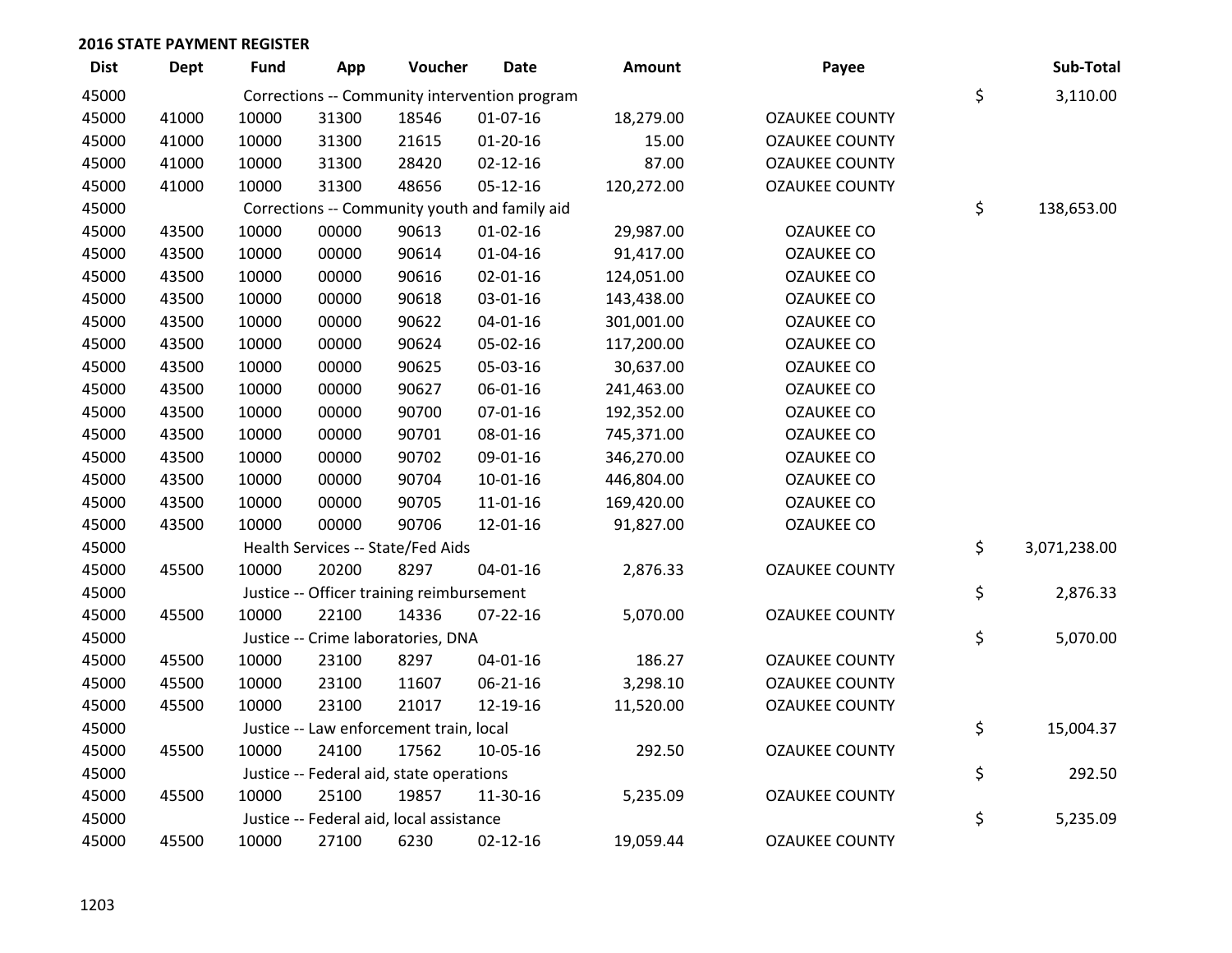| <b>Dist</b> | <b>Dept</b> | <b>Fund</b> | App                           | Voucher                                           | <b>Date</b>                                       | Amount     | Payee                 | Sub-Total        |
|-------------|-------------|-------------|-------------------------------|---------------------------------------------------|---------------------------------------------------|------------|-----------------------|------------------|
| 45000       | 45500       | 10000       | 27100                         | 10589                                             | 05-31-16                                          | 22,203.23  | <b>OZAUKEE COUNTY</b> |                  |
| 45000       | 45500       | 10000       | 27100                         | 14756                                             | 08-04-16                                          | 25,460.00  | <b>OZAUKEE COUNTY</b> |                  |
| 45000       | 45500       | 10000       | 27100                         | 18828                                             | 11-08-16                                          | 23,961.00  | <b>OZAUKEE COUNTY</b> |                  |
| 45000       |             |             |                               | Justice -- Alt prosecution alcohol drugs          |                                                   |            |                       | \$<br>90,683.67  |
| 45000       | 45500       | 10000       | 53200                         | 7620                                              | 03-14-16                                          | 37,163.94  | <b>OZAUKEE COUNTY</b> |                  |
| 45000       | 45500       | 10000       | 53200                         | 14450                                             | $07 - 22 - 16$                                    | 24,308.83  | <b>OZAUKEE COUNTY</b> |                  |
| 45000       |             |             |                               | Justice -- Crime victim witness assist            |                                                   |            |                       | \$<br>61,472.77  |
| 45000       | 46500       | 10000       | 30500                         | 4662                                              | $01-20-16$                                        | 25,121.87  | <b>OZAUKEE COUNTY</b> |                  |
| 45000       |             |             |                               | Military Affairs -- Disaster recovery aid         |                                                   |            |                       | \$<br>25,121.87  |
| 45000       | 46500       | 10000       | 30800                         | 6680                                              | 03-01-16                                          | 381.00     | <b>OZAUKEE COUNTY</b> |                  |
| 45000       | 46500       | 10000       | 30800                         | 17473                                             | 11-07-16                                          | 7,924.31   | <b>OZAUKEE COUNTY</b> |                  |
| 45000       |             |             |                               |                                                   | Military Affairs -- Emergency response equipment  |            |                       | \$<br>8,305.31   |
| 45000       | 46500       | 10000       | 33700                         | 12949                                             | 07-20-16                                          | 9,551.00   | <b>OZAUKEE COUNTY</b> |                  |
| 45000       | 46500       | 10000       | 33700                         | 18625                                             | 12-06-16                                          | 7,920.56   | <b>OZAUKEE COUNTY</b> |                  |
| 45000       |             |             |                               | Military Affairs -- Local emer planning grants    |                                                   |            |                       | \$<br>17,471.56  |
| 45000       | 46500       | 10000       | 34200                         | 4662                                              | $01-20-16$                                        | 150,731.25 | <b>OZAUKEE COUNTY</b> |                  |
| 45000       | 46500       | 10000       | 34200                         | 5060                                              | $01-27-16$                                        | 26,400.23  | <b>OZAUKEE COUNTY</b> |                  |
| 45000       | 46500       | 10000       | 34200                         | 5610                                              | 02-04-16                                          | 9,356.00   | <b>OZAUKEE COUNTY</b> |                  |
| 45000       | 46500       | 10000       | 34200                         | 13888                                             | 08-16-16                                          | 26,358.03  | <b>OZAUKEE COUNTY</b> |                  |
| 45000       | 46500       | 10000       | 34200                         | 15544                                             | 09-26-16                                          | 3,821.88   | <b>OZAUKEE COUNTY</b> |                  |
| 45000       | 46500       | 10000       | 34200                         | 18695                                             | 12-06-16                                          | 26,358.02  | <b>OZAUKEE COUNTY</b> |                  |
| 45000       |             |             |                               | Military Affairs -- Federal aid, local assistance |                                                   |            |                       | \$<br>243,025.41 |
| 45000       | 48500       | 15200       | 12700                         | 13990                                             | 06-30-16                                          | 1,300.00   | <b>OZAUKEE COUNTY</b> |                  |
| 45000       |             |             |                               | Veterans Affairs -- Grants to counties            |                                                   |            |                       | \$<br>1,300.00   |
| 45000       | 48500       | 58200       | 26700                         | 13990                                             | 06-30-16                                          | 5,850.00   | <b>OZAUKEE COUNTY</b> |                  |
| 45000       |             |             |                               | Veterans Affairs -- County grants                 |                                                   |            |                       | \$<br>5,850.00   |
| 45000       | 48500       | 58200       | 28000                         | 21162                                             | 11-23-16                                          | 1,461.54   | <b>OZAUKEE COUNTY</b> |                  |
| 45000       |             |             |                               |                                                   | Veterans Affairs -- Veterans transportation grant |            |                       | \$<br>1,461.54   |
| 45000       | 48500       | 58300       | 37000                         | 13990                                             | 06-30-16                                          | 5,850.00   | <b>OZAUKEE COUNTY</b> |                  |
| 45000       |             |             |                               | Veterans Affairs -- County grants                 |                                                   |            |                       | \$<br>5,850.00   |
| 45000       | 50500       | 10000       | 14200                         | 7574                                              | $01 - 25 - 16$                                    | 140.83     | <b>OZAUKEE COUNTY</b> |                  |
| 45000       | 50500       | 10000       | 14200                         | 28209                                             | 08-25-16                                          | 23,127.27  | <b>OZAUKEE COUNTY</b> |                  |
| 45000       |             |             | Administration -- Federal aid |                                                   |                                                   |            |                       | \$<br>23,268.10  |
| 45000       | 50500       | 10000       | 15500                         | 9593                                              | $01-29-16$                                        | 5,708.15   | <b>OZAUKEE COUNTY</b> |                  |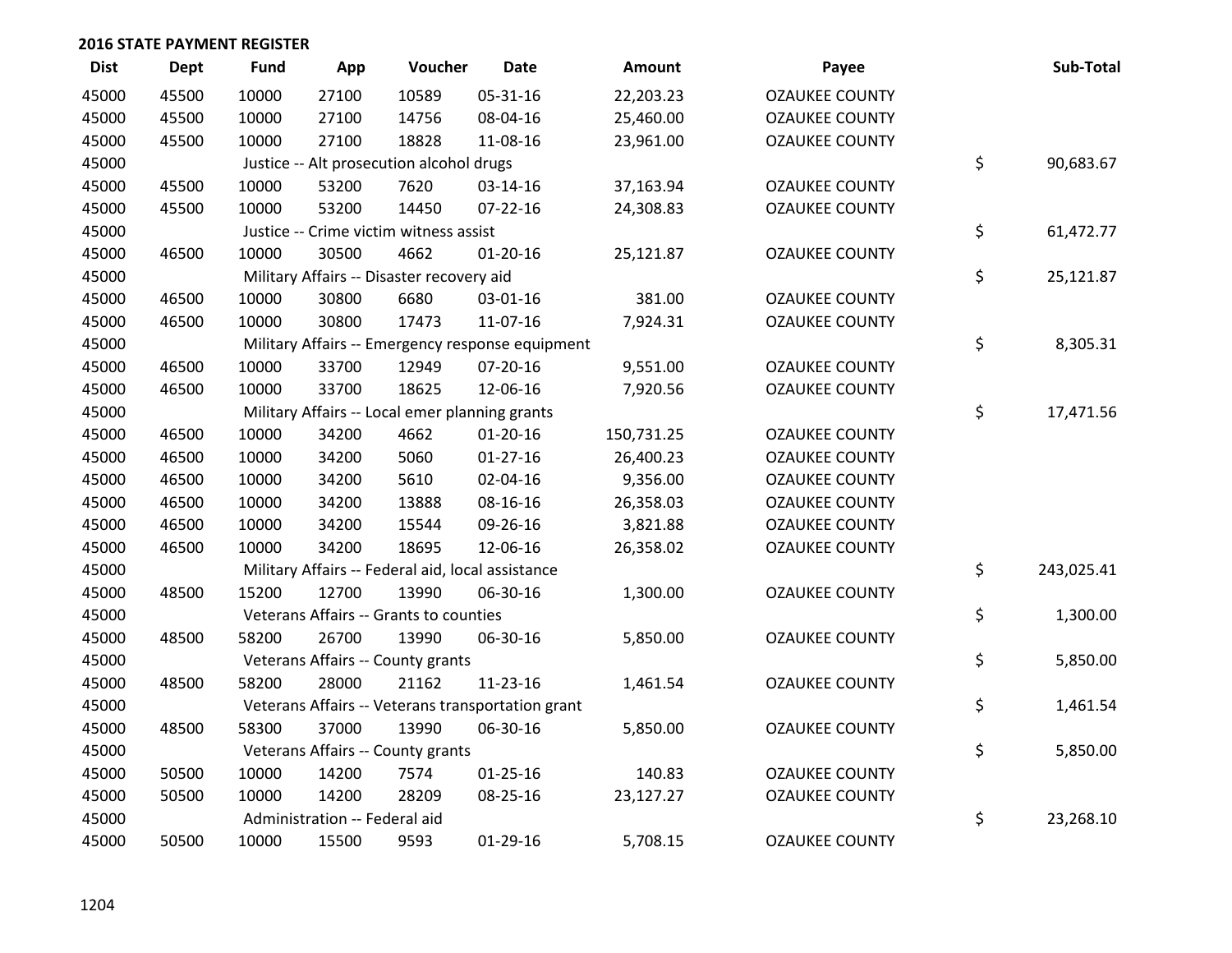| <b>Dist</b> | Dept  | <b>Fund</b> | App                    | Voucher                                         | <b>Date</b>    | Amount        | Payee                 | Sub-Total           |
|-------------|-------|-------------|------------------------|-------------------------------------------------|----------------|---------------|-----------------------|---------------------|
| 45000       | 50500 | 10000       | 15500                  | 12804                                           | 03-02-16       | 8,484.53      | <b>OZAUKEE COUNTY</b> |                     |
| 45000       | 50500 | 10000       | 15500                  | 15253                                           | 03-30-16       | 5,640.18      | <b>OZAUKEE COUNTY</b> |                     |
| 45000       | 50500 | 10000       | 15500                  | 17677                                           | 04-29-16       | 5,671.83      | <b>OZAUKEE COUNTY</b> |                     |
| 45000       | 50500 | 10000       | 15500                  | 20763                                           | 06-01-16       | 7,093.48      | <b>OZAUKEE COUNTY</b> |                     |
| 45000       | 50500 | 10000       | 15500                  | 24408                                           | $07-18-16$     | 17,703.77     | <b>OZAUKEE COUNTY</b> |                     |
| 45000       | 50500 | 10000       | 15500                  | 26087                                           | 08-01-16       | 2,404.26      | <b>OZAUKEE COUNTY</b> |                     |
| 45000       | 50500 | 10000       | 15500                  | 36213                                           | 11-30-16       | 4,471.73      | <b>OZAUKEE COUNTY</b> |                     |
| 45000       | 50500 | 10000       | 15500                  | 37670                                           | 12-15-16       | 4,575.35      | <b>OZAUKEE COUNTY</b> |                     |
| 45000       |       |             |                        | Administration -- Federal aid, local assistance |                |               |                       | \$<br>61,753.28     |
| 45000       | 50500 | 23500       | 37100                  | 9593                                            | $01-29-16$     | 4,635.31      | <b>OZAUKEE COUNTY</b> |                     |
| 45000       | 50500 | 23500       | 37100                  | 12804                                           | 03-02-16       | 5,970.00      | <b>OZAUKEE COUNTY</b> |                     |
| 45000       | 50500 | 23500       | 37100                  | 15253                                           | 03-30-16       | 1,637.55      | <b>OZAUKEE COUNTY</b> |                     |
| 45000       | 50500 | 23500       | 37100                  | 17677                                           | 04-29-16       | 1,033.28      | <b>OZAUKEE COUNTY</b> |                     |
| 45000       | 50500 | 23500       | 37100                  | 20763                                           | 06-01-16       | 999.23        | <b>OZAUKEE COUNTY</b> |                     |
| 45000       | 50500 | 23500       | 37100                  | 24408                                           | $07-18-16$     | 3,189.43      | <b>OZAUKEE COUNTY</b> |                     |
| 45000       | 50500 | 23500       | 37100                  | 26087                                           | 08-01-16       | 8,189.86      | <b>OZAUKEE COUNTY</b> |                     |
| 45000       | 50500 | 23500       | 37100                  | 31044                                           | 09-29-16       | 9,433.04      | <b>OZAUKEE COUNTY</b> |                     |
| 45000       | 50500 | 23500       | 37100                  | 35194                                           | 11-16-16       | 3,180.96      | <b>OZAUKEE COUNTY</b> |                     |
| 45000       | 50500 | 23500       | 37100                  | 36213                                           | 11-30-16       | 3,430.66      | <b>OZAUKEE COUNTY</b> |                     |
| 45000       | 50500 | 23500       | 37100                  | 37670                                           | 12-15-16       | 3,133.40      | <b>OZAUKEE COUNTY</b> |                     |
| 45000       |       |             |                        | Administration -- Low-income assistance grants  |                |               |                       | \$<br>44,832.72     |
| 45000       | 50500 | 26900       | 16600                  | 13238                                           | 03-23-16       | 1,000.00      | <b>OZAUKEE COUNTY</b> |                     |
| 45000       | 50500 | 26900       | 16600                  | 22459                                           | $07 - 25 - 16$ | 25,000.00     | <b>OZAUKEE COUNTY</b> |                     |
| 45000       |       |             | Administration -- Land |                                                 |                |               |                       | \$<br>26,000.00     |
| 45000       | 83500 | 10000       | 10500                  | 6473                                            | $07 - 25 - 16$ | 249,788.24    | <b>OZAUKEE COUNTY</b> |                     |
| 45000       | 83500 | 10000       | 10500                  | 13995                                           | $11 - 21 - 16$ | 119,430.79    | <b>OZAUKEE COUNTY</b> |                     |
| 45000       |       |             |                        | Revenue -- County and Municipal Aid             |                |               |                       | \$<br>369,219.03    |
| 45000       | 83500 | 10000       | 10900                  | 7237                                            | $07 - 25 - 16$ | 55,997.00     | <b>OZAUKEE COUNTY</b> |                     |
| 45000       |       |             |                        | Revenue -- State Aid, Tax Exempt Proprty        |                |               |                       | \$<br>55,997.00     |
| 45000       | 83500 | 10000       | 11000                  | 13995                                           | $11 - 21 - 16$ | 1,307,024.00  | <b>OZAUKEE COUNTY</b> |                     |
| 45000       |       |             |                        | Revenue -- Public Utility Distribution          |                |               |                       | \$<br>1,307,024.00  |
| 45000       | 83500 | 10000       | 30200                  | 5079                                            | 07-25-16       | 1,630,225.89  | <b>OZAUKEE COUNTY</b> |                     |
| 45000       | 83500 | 10000       | 30200                  | 5223                                            | $07 - 25 - 16$ | 14,676,432.88 | <b>OZAUKEE COUNTY</b> |                     |
| 45000       |       |             |                        | Revenue -- School Lvy Tx/First Dollar Cr        |                |               |                       | \$<br>16,306,658.77 |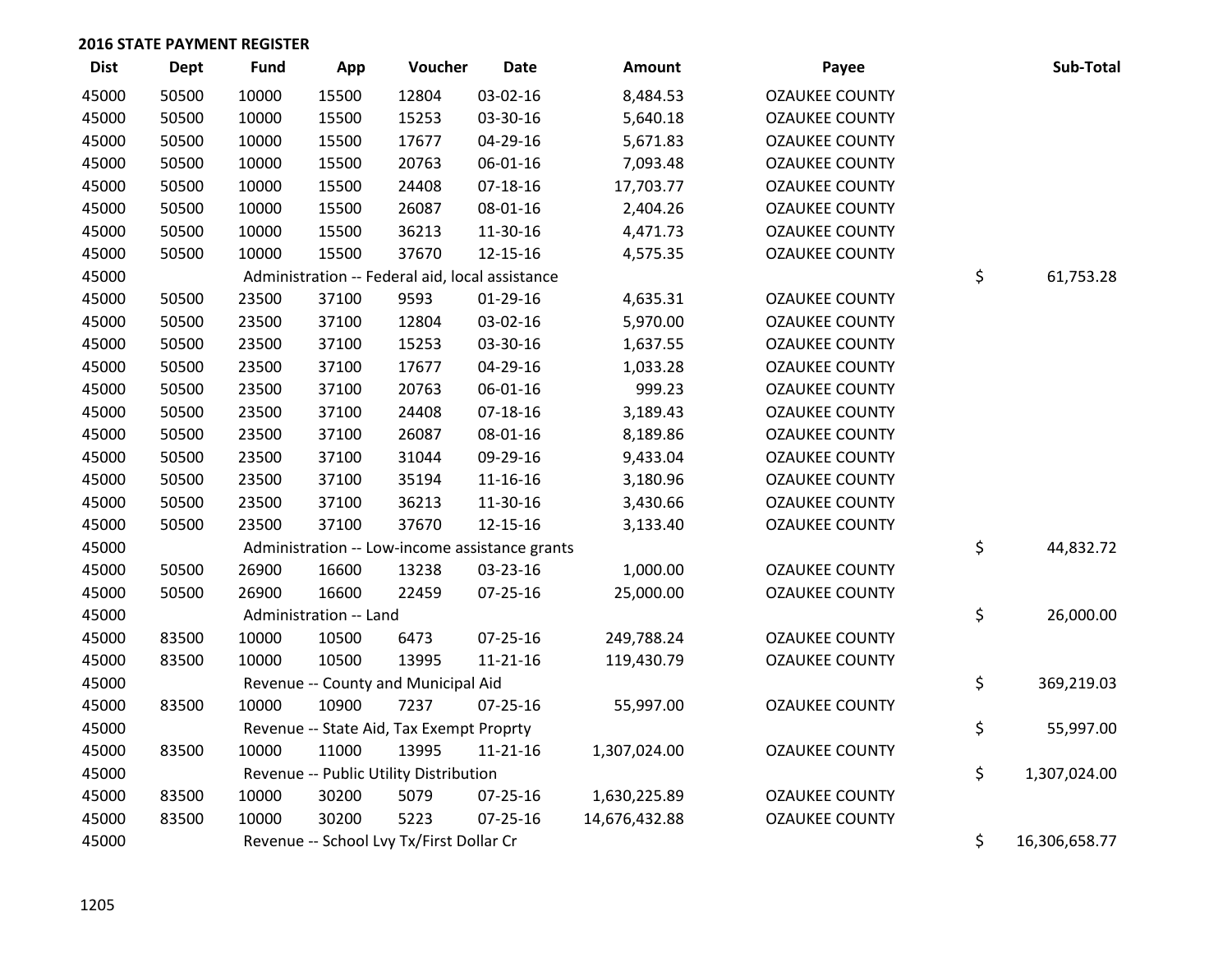| <b>Dist</b> | <b>Dept</b> | <b>Fund</b> | App                                  | Voucher                                             | <b>Date</b>    | <b>Amount</b> | Payee                    | Sub-Total           |
|-------------|-------------|-------------|--------------------------------------|-----------------------------------------------------|----------------|---------------|--------------------------|---------------------|
| 45000       | 83500       | 52100       | 36300                                | 3482                                                | 03-28-16       | 2,145,520.85  | <b>OZAUKEE COUNTY</b>    |                     |
| 45000       |             |             |                                      | Revenue -- Lottery & Gaming Credit                  |                |               |                          | \$<br>2,145,520.85  |
| 45000       |             |             | <b>District Total Appropriations</b> |                                                     |                |               |                          | \$<br>27,157,872.74 |
| 45002       | 16500       | 10000       | 22500                                | 5218                                                | 07-06-16       | 6,260.62      | TOWN OF BELGIUM          |                     |
| 45002       |             |             |                                      | Safety & Prof Services -- Fire dues distribution    |                |               |                          | \$<br>6,260.62      |
| 45002       | 37000       | 10000       | 50300                                | 30633                                               | 03-15-16       | 11,017.19     | TOWN OF BELGIUM          |                     |
| 45002       | 37000       | 10000       | 50300                                | 45966                                               | $04 - 21 - 16$ | 720.16        | TOWN OF BELGIUM          |                     |
| 45002       |             |             |                                      | Natural Resources -- Aids in lieu of taxes - gener  |                |               |                          | \$<br>11,737.35     |
| 45002       | 37000       | 21200       | 16600                                | 63738                                               | 06-20-16       | 46.29         | TOWN OF BELGIUM          |                     |
| 45002       |             |             |                                      | Natural Resources -- Gen program ops-state funds-FR |                |               |                          | \$<br>46.29         |
| 45002       | 37000       | 21200       | 57100                                | 63738                                               | 06-20-16       | 44.60         | TOWN OF BELGIUM          |                     |
| 45002       |             |             |                                      | Natural Resources -- ResAids - cnty forst, cl & mfl |                |               |                          | \$<br>44.60         |
| 45002       | 37000       | 21200       | 57900                                | 45967                                               | $04 - 21 - 16$ | 18.48         | TOWN OF BELGIUM          |                     |
| 45002       |             |             |                                      | Natural Resources -- Aids in lieu of taxes - sum s  |                |               |                          | \$<br>18.48         |
| 45002       | 37000       | 27400       | 67000                                | 56333                                               | $05 - 27 - 16$ | 1,103.61      | TOWN OF BELGIUM          |                     |
| 45002       |             |             |                                      | Natural Resources -- Fin asst for responsible units |                |               |                          | \$<br>1,103.61      |
| 45002       | 39500       | 21100       | 19100                                | 1320                                                | 07-05-16       | 26,368.95     | TOWN OF BELGIUM          |                     |
| 45002       | 39500       | 21100       | 19100                                | 30392                                               | 10-03-16       | 26,368.95     | TOWN OF BELGIUM          |                     |
| 45002       | 39500       | 21100       | 19100                                | 77139                                               | $01 - 04 - 16$ | 26,368.95     | TOWN OF BELGIUM          |                     |
| 45002       | 39500       | 21100       | 19100                                | 85139                                               | 04-04-16       | 26,368.95     | TOWN OF BELGIUM          |                     |
| 45002       |             |             |                                      | Transportation -- Trns Aids To Mnc.-Sf              |                |               |                          | \$<br>105,475.80    |
| 45002       | 83500       | 10000       | 10500                                | 6459                                                | $07 - 25 - 16$ | 2,977.43      | TOWN OF BELGIUM          |                     |
| 45002       | 83500       | 10000       | 10500                                | 13981                                               | $11 - 21 - 16$ | 16,589.11     | TOWN OF BELGIUM          |                     |
| 45002       |             |             |                                      | Revenue -- County and Municipal Aid                 |                |               |                          | \$<br>19,566.54     |
| 45002       | 83500       | 10000       | 10900                                | 8342                                                | $07 - 25 - 16$ | 35.00         | TOWN OF BELGIUM          |                     |
| 45002       |             |             |                                      | Revenue -- State Aid, Tax Exempt Proprty            |                |               |                          | \$<br>35.00         |
| 45002       | 83500       | 10000       | 11000                                | 13981                                               | $11 - 21 - 16$ | 18.40         | TOWN OF BELGIUM          |                     |
| 45002       |             |             |                                      | Revenue -- Public Utility Distribution              |                |               |                          | \$<br>18.40         |
| 45002       | 83500       | 10000       | 50100                                | 2624                                                | $01-29-16$     | 642.31        | TOWN OF BELGIUM          |                     |
| 45002       |             |             |                                      | Revenue -- Payments for municipal svcs              |                |               |                          | \$<br>642.31        |
| 45002       |             |             | <b>District Total Appropriations</b> |                                                     |                |               |                          | \$<br>144,949.00    |
| 45004       | 16500       | 10000       | 22500                                | 4419                                                | 06-27-16       | 30,697.17     | <b>TOWN OF CEDARBURG</b> |                     |
| 45004       |             |             |                                      | Safety & Prof Services -- Fire dues distribution    |                |               |                          | \$<br>30,697.17     |
| 45004       | 37000       | 21200       | 16600                                | 63739                                               | 06-20-16       | 170.17        | TOWN OF CEDARBURG        |                     |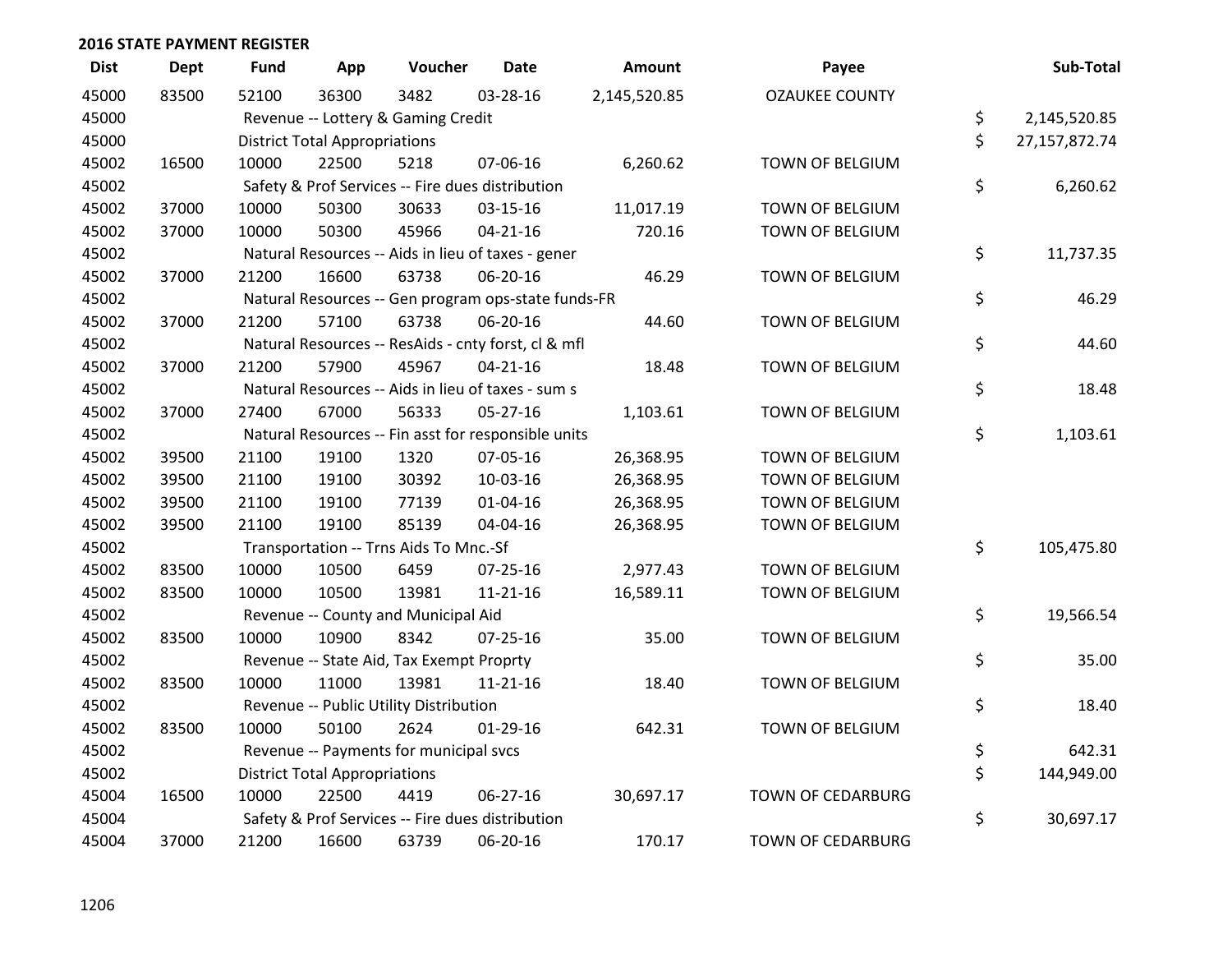| <b>Dist</b> | <b>Dept</b> | <b>Fund</b> | App                                  | Voucher                                             | <b>Date</b>    | Amount    | Payee                    | Sub-Total        |
|-------------|-------------|-------------|--------------------------------------|-----------------------------------------------------|----------------|-----------|--------------------------|------------------|
| 45004       |             |             |                                      | Natural Resources -- Gen program ops-state funds-FR |                |           |                          | \$<br>170.17     |
| 45004       | 37000       | 21200       | 57100                                | 63739                                               | 06-20-16       | 78.07     | TOWN OF CEDARBURG        |                  |
| 45004       |             |             |                                      | Natural Resources -- ResAids - cnty forst, cl & mfl |                |           |                          | \$<br>78.07      |
| 45004       | 37000       | 21200       | 57900                                | 46333                                               | $04 - 21 - 16$ | 16.28     | <b>TOWN OF CEDARBURG</b> |                  |
| 45004       |             |             |                                      | Natural Resources -- Aids in lieu of taxes - sum s  |                |           |                          | \$<br>16.28      |
| 45004       | 37000       | 27400       | 67000                                | 55745                                               | 05-27-16       | 4,819.36  | TOWN OF CEDARBURG        |                  |
| 45004       |             |             |                                      | Natural Resources -- Fin asst for responsible units |                |           |                          | \$<br>4,819.36   |
| 45004       | 39500       | 21100       | 19100                                | 1321                                                | 07-05-16       | 36,668.80 | TOWN OF CEDARBURG        |                  |
| 45004       | 39500       | 21100       | 19100                                | 30393                                               | 10-03-16       | 36,668.82 | <b>TOWN OF CEDARBURG</b> |                  |
| 45004       | 39500       | 21100       | 19100                                | 77140                                               | $01 - 04 - 16$ | 36,668.80 | <b>TOWN OF CEDARBURG</b> |                  |
| 45004       | 39500       | 21100       | 19100                                | 85140                                               | 04-04-16       | 36,668.80 | TOWN OF CEDARBURG        |                  |
| 45004       |             |             |                                      | Transportation -- Trns Aids To Mnc.-Sf              |                |           |                          | \$<br>146,675.22 |
| 45004       | 83500       | 10000       | 10500                                | 6460                                                | $07 - 25 - 16$ | 10,715.10 | TOWN OF CEDARBURG        |                  |
| 45004       | 83500       | 10000       | 10500                                | 13982                                               | $11 - 21 - 16$ | 60,483.70 | <b>TOWN OF CEDARBURG</b> |                  |
| 45004       |             |             |                                      | Revenue -- County and Municipal Aid                 |                |           |                          | \$<br>71,198.80  |
| 45004       | 83500       | 10000       | 10900                                | 8343                                                | $07 - 25 - 16$ | 1,304.00  | TOWN OF CEDARBURG        |                  |
| 45004       |             |             |                                      | Revenue -- State Aid, Tax Exempt Proprty            |                |           |                          | \$<br>1,304.00   |
| 45004       | 83500       | 10000       | 11000                                | 13982                                               | $11 - 21 - 16$ | 247.14    | TOWN OF CEDARBURG        |                  |
| 45004       |             |             |                                      | Revenue -- Public Utility Distribution              |                |           |                          | \$<br>247.14     |
| 45004       |             |             | <b>District Total Appropriations</b> |                                                     |                |           |                          | \$<br>255,206.21 |
| 45006       | 16500       | 10000       | 22500                                | 4420                                                | 06-27-16       | 7,231.06  | TOWN OF FREDONIA         |                  |
| 45006       |             |             |                                      | Safety & Prof Services -- Fire dues distribution    |                |           |                          | \$<br>7,231.06   |
| 45006       | 37000       | 10000       | 50300                                | 30638                                               | $02 - 17 - 16$ | 23,759.74 | TOWN OF FREDONIA         |                  |
| 45006       | 37000       | 10000       | 50300                                | 45995                                               | $04 - 21 - 16$ | 40.00     | TOWN OF FREDONIA         |                  |
| 45006       |             |             |                                      | Natural Resources -- Aids in lieu of taxes - gener  |                |           |                          | \$<br>23,799.74  |
| 45006       | 37000       | 21200       | 16600                                | 63740                                               | 06-20-16       | 120.94    | TOWN OF FREDONIA         |                  |
| 45006       |             |             |                                      | Natural Resources -- Gen program ops-state funds-FR |                |           |                          | \$<br>120.94     |
| 45006       | 37000       | 21200       | 57100                                | 63740                                               | 06-20-16       | 64.46     | TOWN OF FREDONIA         |                  |
| 45006       |             |             |                                      | Natural Resources -- ResAids - cnty forst, cl & mfl |                |           |                          | \$<br>64.46      |
| 45006       | 37000       | 27400       | 67000                                | 55718                                               | 05-27-16       | 4,444.72  | TOWN OF FREDONIA         |                  |
| 45006       |             |             |                                      | Natural Resources -- Fin asst for responsible units |                |           |                          | \$<br>4,444.72   |
| 45006       | 39500       | 21100       | 19100                                | 1322                                                | 07-05-16       | 27,662.62 | TOWN OF FREDONIA         |                  |
| 45006       | 39500       | 21100       | 19100                                | 30394                                               | 10-03-16       | 27,662.64 | TOWN OF FREDONIA         |                  |
| 45006       | 39500       | 21100       | 19100                                | 77141                                               | $01 - 04 - 16$ | 27,662.62 | TOWN OF FREDONIA         |                  |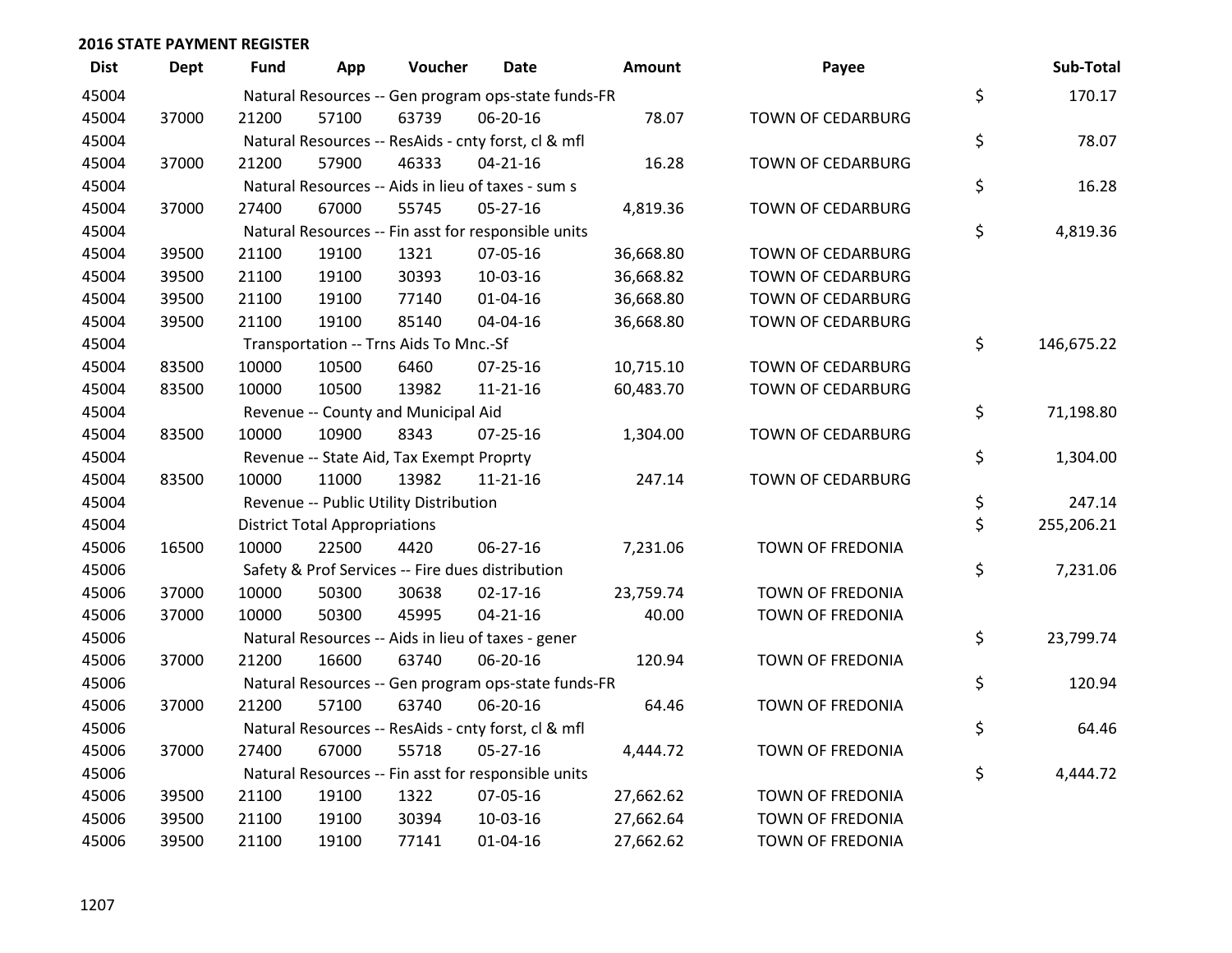| <b>Dist</b> | <b>Dept</b> | <b>Fund</b> | App                                  | Voucher                                             | <b>Date</b>    | Amount       | Payee                   | Sub-Total        |
|-------------|-------------|-------------|--------------------------------------|-----------------------------------------------------|----------------|--------------|-------------------------|------------------|
| 45006       | 39500       | 21100       | 19100                                | 85141                                               | 04-04-16       | 27,662.62    | <b>TOWN OF FREDONIA</b> |                  |
| 45006       |             |             |                                      | Transportation -- Trns Aids To Mnc.-Sf              |                |              |                         | \$<br>110,650.50 |
| 45006       | 83500       | 10000       | 10500                                | 6461                                                | $07 - 25 - 16$ | 5,741.03     | TOWN OF FREDONIA        |                  |
| 45006       | 83500       | 10000       | 10500                                | 13983                                               | $11 - 21 - 16$ | 24,895.38    | <b>TOWN OF FREDONIA</b> |                  |
| 45006       |             |             |                                      | Revenue -- County and Municipal Aid                 |                |              |                         | \$<br>30,636.41  |
| 45006       | 83500       | 10000       | 10900                                | 8344                                                | $07 - 25 - 16$ | 434.00       | TOWN OF FREDONIA        |                  |
| 45006       |             |             |                                      | Revenue -- State Aid, Tax Exempt Proprty            |                |              |                         | \$<br>434.00     |
| 45006       | 83500       | 10000       | 11000                                | 13983                                               | $11 - 21 - 16$ | 8,610.86     | TOWN OF FREDONIA        |                  |
| 45006       |             |             |                                      | Revenue -- Public Utility Distribution              |                |              |                         | \$<br>8,610.86   |
| 45006       |             |             | <b>District Total Appropriations</b> |                                                     |                |              |                         | \$<br>185,992.69 |
| 45008       | 16500       | 10000       | 22500                                | 4421                                                | 06-27-16       | 20,050.91    | <b>TOWN OF GRAFTON</b>  |                  |
| 45008       |             |             |                                      | Safety & Prof Services -- Fire dues distribution    |                |              |                         | \$<br>20,050.91  |
| 45008       | 37000       | 10000       | 50300                                | 45477                                               | $04 - 21 - 16$ | 47.49        | <b>TOWN OF GRAFTON</b>  |                  |
| 45008       |             |             |                                      | Natural Resources -- Aids in lieu of taxes - gener  |                |              |                         | \$<br>47.49      |
| 45008       | 37000       | 21200       | 16600                                | 63741                                               | 06-20-16       | 12.02        | <b>TOWN OF GRAFTON</b>  |                  |
| 45008       |             |             |                                      | Natural Resources -- Gen program ops-state funds-FR |                |              |                         | \$<br>12.02      |
| 45008       | 37000       | 21200       | 57100                                | 63741                                               | 06-20-16       | 5.40         | <b>TOWN OF GRAFTON</b>  |                  |
| 45008       |             |             |                                      | Natural Resources -- ResAids - cnty forst, cl & mfl |                |              |                         | \$<br>5.40       |
| 45008       | 37000       | 27400       | 67000                                | 55881                                               | 05-27-16       | 9,508.01     | <b>TOWN OF GRAFTON</b>  |                  |
| 45008       |             |             |                                      | Natural Resources -- Fin asst for responsible units |                |              |                         | \$<br>9,508.01   |
| 45008       | 39500       | 21100       | 19100                                | 1323                                                | 07-05-16       | 24,095.38    | <b>TOWN OF GRAFTON</b>  |                  |
| 45008       | 39500       | 21100       | 19100                                | 30395                                               | 10-03-16       | 24,095.40    | <b>TOWN OF GRAFTON</b>  |                  |
| 45008       | 39500       | 21100       | 19100                                | 77142                                               | 01-04-16       | 24,095.38    | <b>TOWN OF GRAFTON</b>  |                  |
| 45008       | 39500       | 21100       | 19100                                | 85142                                               | 04-04-16       | 24,095.38    | TOWN OF GRAFTON         |                  |
| 45008       |             |             |                                      | Transportation -- Trns Aids To Mnc.-Sf              |                |              |                         | \$<br>96,381.54  |
| 45008       | 83500       | 10000       | 10500                                | 6462                                                | $07 - 25 - 16$ | 8,959.05     | <b>TOWN OF GRAFTON</b>  |                  |
| 45008       | 83500       | 10000       | 10500                                | 13984                                               | $11 - 21 - 16$ | 45,381.03    | <b>TOWN OF GRAFTON</b>  |                  |
| 45008       |             |             |                                      | Revenue -- County and Municipal Aid                 |                |              |                         | \$<br>54,340.08  |
| 45008       | 83500       | 10000       | 10900                                | 8345                                                | $07 - 25 - 16$ | 1,030.00     | TOWN OF GRAFTON         |                  |
| 45008       |             |             |                                      | Revenue -- State Aid, Tax Exempt Proprty            |                |              |                         | \$<br>1,030.00   |
| 45008       | 83500       | 10000       | 11000                                | 13984                                               | $11 - 21 - 16$ | 11,011.00    | <b>TOWN OF GRAFTON</b>  |                  |
| 45008       |             |             |                                      | Revenue -- Public Utility Distribution              |                |              |                         | \$<br>11,011.00  |
| 45008       | 83500       | 10000       | 30200                                | 5076                                                | $07 - 25 - 16$ | 117,737.09   | <b>TOWN OF GRAFTON</b>  |                  |
| 45008       | 83500       | 10000       | 30200                                | 5220                                                | $07 - 25 - 16$ | 1,104,311.11 | <b>TOWN OF GRAFTON</b>  |                  |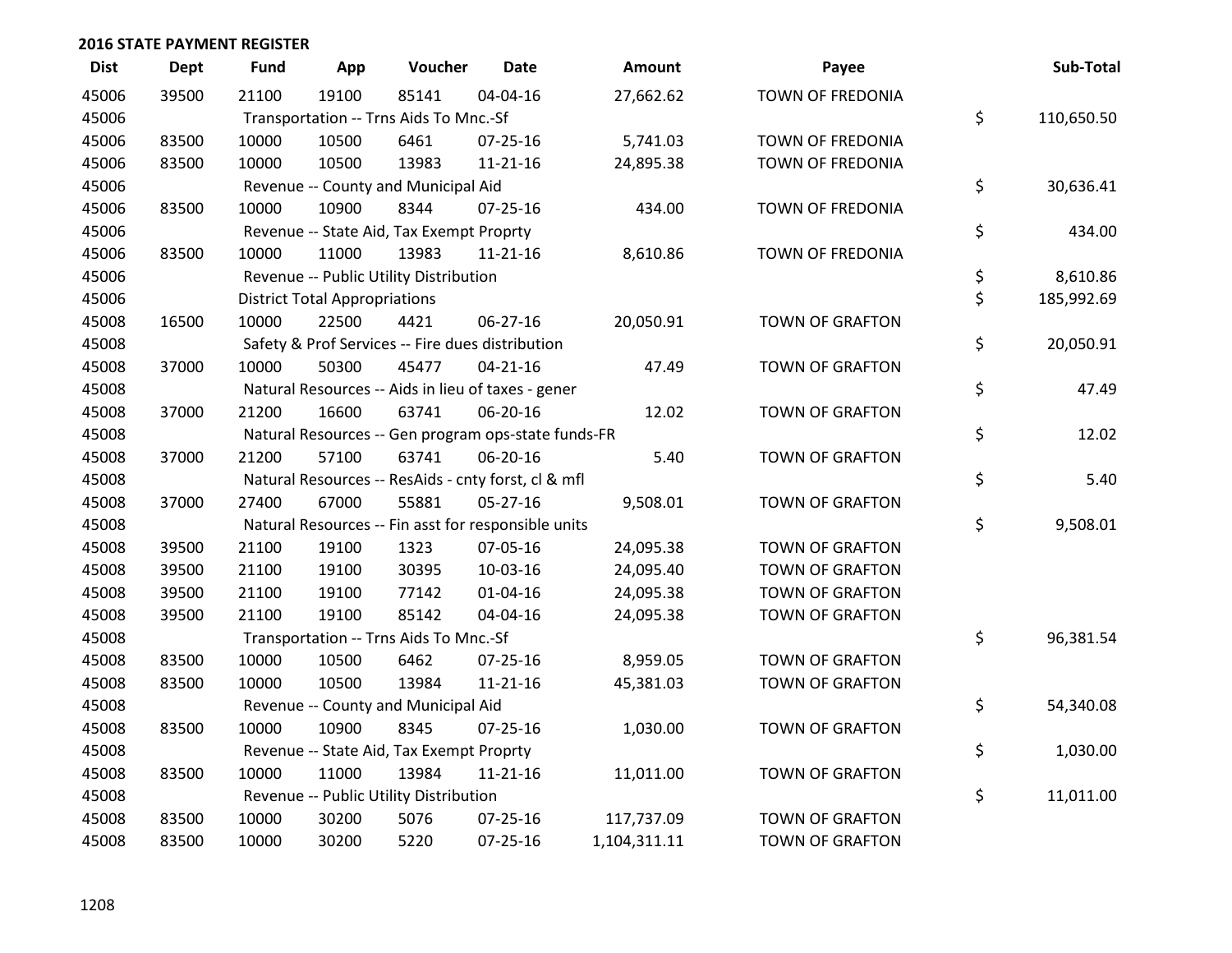| <b>Dist</b> | Dept  | Fund  | App                                  | Voucher                                  | <b>Date</b>                                         | Amount     | Payee                    | Sub-Total          |
|-------------|-------|-------|--------------------------------------|------------------------------------------|-----------------------------------------------------|------------|--------------------------|--------------------|
| 45008       |       |       |                                      | Revenue -- School Lvy Tx/First Dollar Cr |                                                     |            |                          | \$<br>1,222,048.20 |
| 45008       | 83500 | 52100 | 36300                                | 3219                                     | 03-29-16                                            | 5,360.15   | <b>TOWN OF GRAFTON</b>   |                    |
| 45008       | 83500 | 52100 | 36300                                | 3479                                     | 03-29-16                                            | 165,366.06 | <b>TOWN OF GRAFTON</b>   |                    |
| 45008       |       |       |                                      | Revenue -- Lottery & Gaming Credit       |                                                     |            |                          | \$<br>170,726.21   |
| 45008       |       |       | <b>District Total Appropriations</b> |                                          |                                                     |            |                          | \$<br>1,585,160.86 |
| 45012       | 16500 | 10000 | 22500                                | 4422                                     | 06-27-16                                            | 7,148.95   | TOWN OF PORT WASHINGTON  |                    |
| 45012       |       |       |                                      |                                          | Safety & Prof Services -- Fire dues distribution    |            |                          | \$<br>7,148.95     |
| 45012       | 37000 | 21200 | 16600                                | 63742                                    | 06-20-16                                            | 29.82      | TOWN OF PORT WASHINGTON  |                    |
| 45012       |       |       |                                      |                                          | Natural Resources -- Gen program ops-state funds-FR |            |                          | \$<br>29.82        |
| 45012       | 37000 | 21200 | 57100                                | 63742                                    | 06-20-16                                            | 13.40      | TOWN OF PORT WASHINGTON  |                    |
| 45012       |       |       |                                      |                                          | Natural Resources -- ResAids - cnty forst, cl & mfl |            |                          | \$<br>13.40        |
| 45012       | 37000 | 27400 | 67000                                | 56242                                    | $05 - 27 - 16$                                      | 5,433.90   | TOWN OF PORT WASHINGTON  |                    |
| 45012       |       |       |                                      |                                          | Natural Resources -- Fin asst for responsible units |            |                          | \$<br>5,433.90     |
| 45012       | 39500 | 21100 | 19100                                | 1324                                     | 07-05-16                                            | 12,837.66  | TOWN OF PORT WASHINGTON  |                    |
| 45012       | 39500 | 21100 | 19100                                | 30396                                    | 10-03-16                                            | 12,837.66  | TOWN OF PORT WASHINGTON  |                    |
| 45012       | 39500 | 21100 | 19100                                | 77143                                    | $01 - 04 - 16$                                      | 12,837.66  | TOWN OF PORT WASHINGTON  |                    |
| 45012       | 39500 | 21100 | 19100                                | 85143                                    | 04-04-16                                            | 12,837.66  | TOWN OF PORT WASHINGTON  |                    |
| 45012       |       |       |                                      | Transportation -- Trns Aids To Mnc.-Sf   |                                                     |            |                          | \$<br>51,350.64    |
| 45012       | 83500 | 10000 | 10500                                | 6463                                     | $07 - 25 - 16$                                      | 1,850.43   | TOWN OF PORT WASHINGTON  |                    |
| 45012       | 83500 | 10000 | 10500                                | 13985                                    | $11 - 21 - 16$                                      | 17,616.46  | TOWN OF PORT WASHINGTON  |                    |
| 45012       |       |       |                                      | Revenue -- County and Municipal Aid      |                                                     |            |                          | \$<br>19,466.89    |
| 45012       | 83500 | 10000 | 10900                                | 8346                                     | $07 - 25 - 16$                                      | 160.00     | TOWN OF PORT WASHINGTON  |                    |
| 45012       |       |       |                                      | Revenue -- State Aid, Tax Exempt Proprty |                                                     |            |                          | \$<br>160.00       |
| 45012       | 83500 | 10000 | 11000                                | 13985                                    | $11 - 21 - 16$                                      | 1,631.44   | TOWN OF PORT WASHINGTON  |                    |
| 45012       |       |       |                                      | Revenue -- Public Utility Distribution   |                                                     |            |                          | \$<br>1,631.44     |
| 45012       | 83500 | 52100 | 36300                                | 3220                                     | 03-29-16                                            | 1,353.00   | TOWN OF PORT WASHINGTON  |                    |
| 45012       |       |       |                                      | Revenue -- Lottery & Gaming Credit       |                                                     |            |                          | \$<br>1,353.00     |
| 45012       |       |       | <b>District Total Appropriations</b> |                                          |                                                     |            |                          | \$<br>86,588.04    |
| 45014       | 16500 | 10000 | 22500                                | 4423                                     | 06-27-16                                            | 7,921.33   | TOWN OF SAUKVILLE        |                    |
| 45014       |       |       |                                      |                                          | Safety & Prof Services -- Fire dues distribution    |            |                          | \$<br>7,921.33     |
| 45014       | 37000 | 10000 | 50300                                | 30520                                    | $02 - 17 - 16$                                      | 2,224.35   | TOWN OF SAUKVILLE        |                    |
| 45014       | 37000 | 10000 | 50300                                | 45513                                    | $04 - 21 - 16$                                      | 914.43     | TOWN OF SAUKVILLE        |                    |
| 45014       |       |       |                                      |                                          | Natural Resources -- Aids in lieu of taxes - gener  |            |                          | \$<br>3,138.78     |
| 45014       | 37000 | 21200 | 16600                                | 63743                                    | 06-20-16                                            | 288.56     | <b>TOWN OF SAUKVILLE</b> |                    |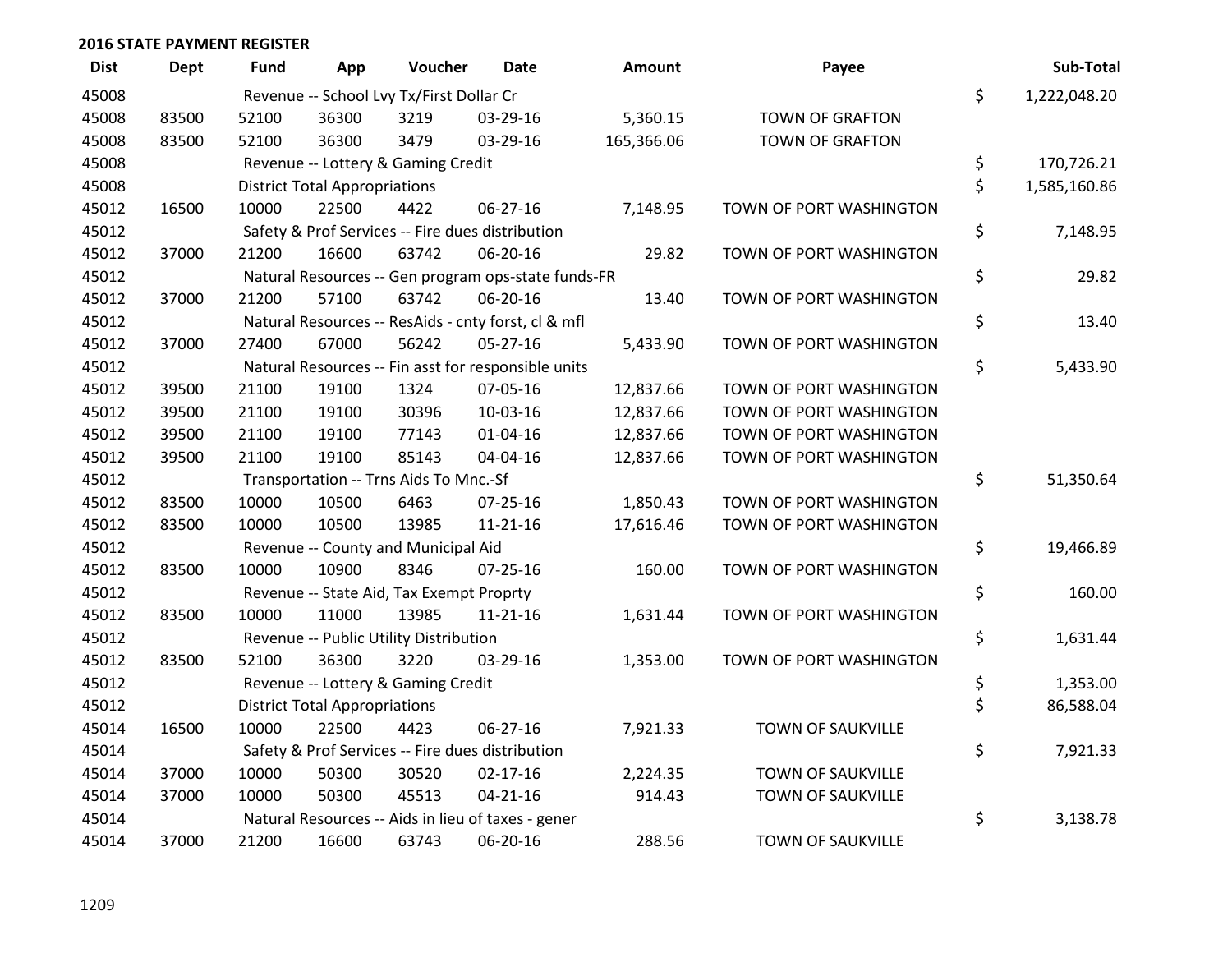| <b>Dist</b> | <b>Dept</b> | <b>Fund</b> | App                                  | Voucher                                             | <b>Date</b>    | Amount    | Payee                     | Sub-Total        |
|-------------|-------------|-------------|--------------------------------------|-----------------------------------------------------|----------------|-----------|---------------------------|------------------|
| 45014       |             |             |                                      | Natural Resources -- Gen program ops-state funds-FR |                |           |                           | \$<br>288.56     |
| 45014       | 37000       | 21200       | 57100                                | 63743                                               | 06-20-16       | 129.67    | TOWN OF SAUKVILLE         |                  |
| 45014       |             |             |                                      | Natural Resources -- ResAids - cnty forst, cl & mfl |                |           |                           | \$<br>129.67     |
| 45014       | 37000       | 21200       | 57900                                | 45514                                               | $04 - 21 - 16$ | 778.88    | <b>TOWN OF SAUKVILLE</b>  |                  |
| 45014       |             |             |                                      | Natural Resources -- Aids in lieu of taxes - sum s  |                |           |                           | \$<br>778.88     |
| 45014       | 37000       | 27400       | 67000                                | 56047                                               | 05-27-16       | 3,106.20  | TOWN OF SAUKVILLE         |                  |
| 45014       |             |             |                                      | Natural Resources -- Fin asst for responsible units |                |           |                           | \$<br>3,106.20   |
| 45014       | 39500       | 21100       | 19100                                | 1325                                                | 07-05-16       | 21,772.27 | <b>TOWN OF SAUKVILLE</b>  |                  |
| 45014       | 39500       | 21100       | 19100                                | 30397                                               | 10-03-16       | 21,772.29 | <b>TOWN OF SAUKVILLE</b>  |                  |
| 45014       | 39500       | 21100       | 19100                                | 77144                                               | $01 - 04 - 16$ | 21,772.27 | TOWN OF SAUKVILLE         |                  |
| 45014       | 39500       | 21100       | 19100                                | 85144                                               | 04-04-16       | 21,772.27 | TOWN OF SAUKVILLE         |                  |
| 45014       |             |             |                                      | Transportation -- Trns Aids To Mnc.-Sf              |                |           |                           | \$<br>87,089.10  |
| 45014       | 83500       | 10000       | 10500                                | 6464                                                | 07-25-16       | 3,577.58  | <b>TOWN OF SAUKVILLE</b>  |                  |
| 45014       | 83500       | 10000       | 10500                                | 13986                                               | $11 - 21 - 16$ | 20,272.95 | <b>TOWN OF SAUKVILLE</b>  |                  |
| 45014       |             |             |                                      | Revenue -- County and Municipal Aid                 |                |           |                           | \$<br>23,850.53  |
| 45014       | 83500       | 10000       | 10900                                | 8347                                                | $07 - 25 - 16$ | 92.00     | <b>TOWN OF SAUKVILLE</b>  |                  |
| 45014       |             |             |                                      | Revenue -- State Aid, Tax Exempt Proprty            |                |           |                           | \$<br>92.00      |
| 45014       | 83500       | 10000       | 50100                                | 2625                                                | $01-29-16$     | 410.06    | TOWN OF SAUKVILLE         |                  |
| 45014       |             |             |                                      | Revenue -- Payments for municipal svcs              |                |           |                           | \$<br>410.06     |
| 45014       |             |             | <b>District Total Appropriations</b> |                                                     |                |           |                           | \$<br>126,805.11 |
| 45105       | 83500       | 10000       | 30200                                | 5077                                                | $07 - 25 - 16$ | 3,389.88  | <b>VILLAGE OF BAYSIDE</b> |                  |
| 45105       | 83500       | 10000       | 30200                                | 5221                                                | $07 - 25 - 16$ | 55,407.84 | <b>VILLAGE OF BAYSIDE</b> |                  |
| 45105       |             |             |                                      | Revenue -- School Lvy Tx/First Dollar Cr            |                |           |                           | \$<br>58,797.72  |
| 45105       | 83500       | 52100       | 36300                                | 3480                                                | 03-29-16       | 5,195.17  | <b>VILLAGE OF BAYSIDE</b> |                  |
| 45105       |             |             |                                      | Revenue -- Lottery & Gaming Credit                  |                |           |                           | \$<br>5,195.17   |
| 45105       |             |             | <b>District Total Appropriations</b> |                                                     |                |           |                           | \$<br>63,992.89  |
| 45106       | 16500       | 10000       | 22500                                | 5219                                                | 07-07-16       | 7,191.19  | VILLAGE OF BELGIUM        |                  |
| 45106       |             |             |                                      | Safety & Prof Services -- Fire dues distribution    |                |           |                           | \$<br>7,191.19   |
| 45106       | 37000       | 27400       | 67000                                | 55671                                               | 05-27-16       | 5,089.82  | VILLAGE OF BELGIUM        |                  |
| 45106       |             |             |                                      | Natural Resources -- Fin asst for responsible units |                |           |                           | \$<br>5,089.82   |
| 45106       | 39500       | 21100       | 19100                                | 1326                                                | 07-05-16       | 15,841.76 | <b>VILLAGE OF BELGIUM</b> |                  |
| 45106       | 39500       | 21100       | 19100                                | 30398                                               | 10-03-16       | 15,841.79 | VILLAGE OF BELGIUM        |                  |
| 45106       | 39500       | 21100       | 19100                                | 77145                                               | $01 - 04 - 16$ | 15,841.76 | VILLAGE OF BELGIUM        |                  |
| 45106       | 39500       | 21100       | 19100                                | 85145                                               | 04-04-16       | 15,841.76 | VILLAGE OF BELGIUM        |                  |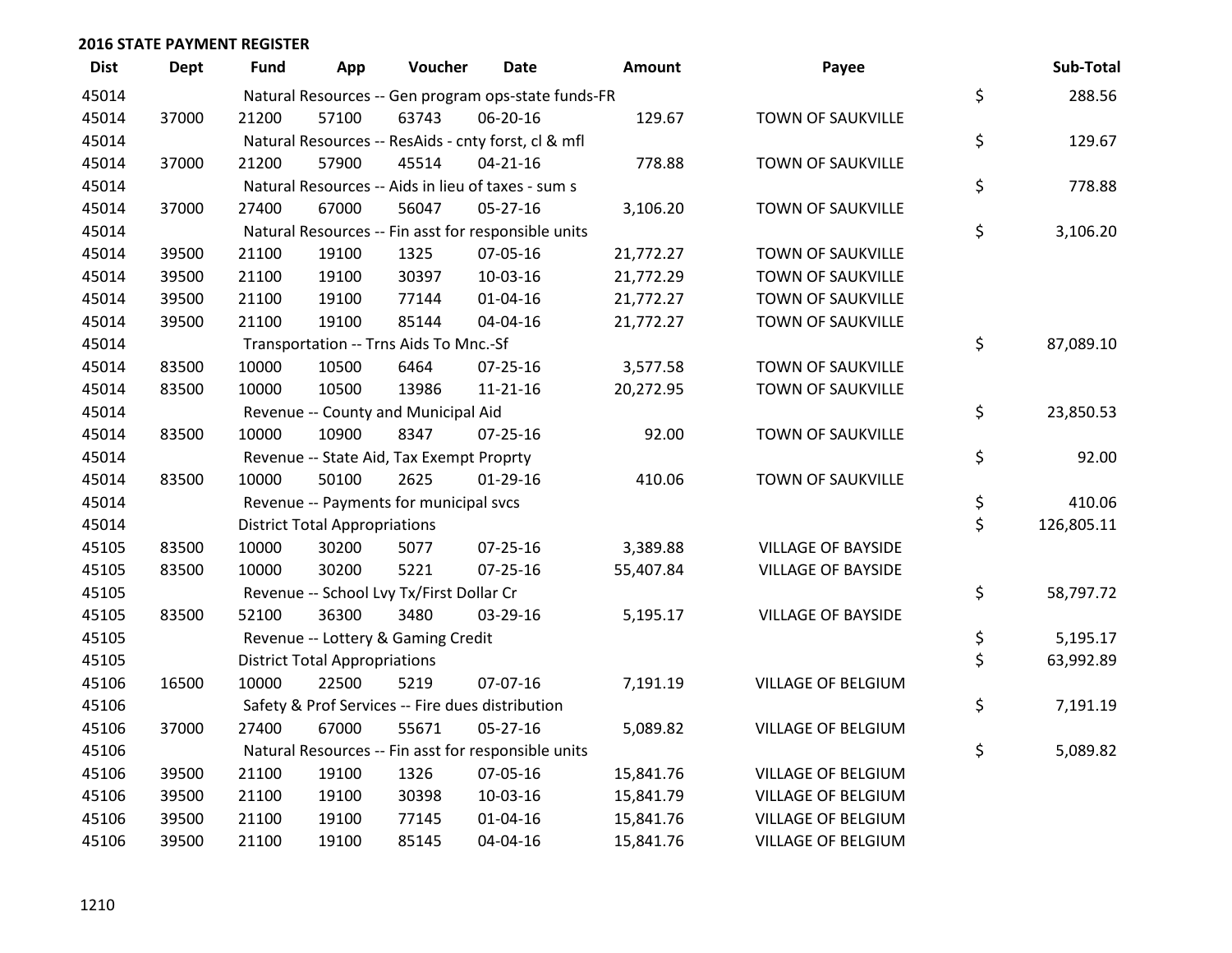| <b>Dist</b> | Dept  | Fund  | App                                  | Voucher                                  | <b>Date</b>                                         | <b>Amount</b> | Payee                      | Sub-Total        |
|-------------|-------|-------|--------------------------------------|------------------------------------------|-----------------------------------------------------|---------------|----------------------------|------------------|
| 45106       |       |       |                                      | Transportation -- Trns Aids To Mnc.-Sf   |                                                     |               |                            | \$<br>63,367.07  |
| 45106       | 83500 | 10000 | 10500                                | 6465                                     | 07-25-16                                            | 11,744.36     | VILLAGE OF BELGIUM         |                  |
| 45106       | 83500 | 10000 | 10500                                | 13987                                    | $11 - 21 - 16$                                      | 36,880.43     | VILLAGE OF BELGIUM         |                  |
| 45106       |       |       |                                      | Revenue -- County and Municipal Aid      |                                                     |               |                            | \$<br>48,624.79  |
| 45106       | 83500 | 10000 | 10900                                | 8348                                     | $07 - 25 - 16$                                      | 389.00        | <b>VILLAGE OF BELGIUM</b>  |                  |
| 45106       | 83500 | 10000 | 10900                                | 9778                                     | $07 - 25 - 16$                                      | 145.00        | VILLAGE OF BELGIUM         |                  |
| 45106       |       |       |                                      | Revenue -- State Aid, Tax Exempt Proprty |                                                     |               |                            | \$<br>534.00     |
| 45106       | 83500 | 10000 | 11000                                | 13987                                    | $11 - 21 - 16$                                      | 2,084.39      | <b>VILLAGE OF BELGIUM</b>  |                  |
| 45106       |       |       |                                      | Revenue -- Public Utility Distribution   |                                                     |               |                            | \$<br>2,084.39   |
| 45106       |       |       | <b>District Total Appropriations</b> |                                          |                                                     |               |                            | \$<br>126,891.26 |
| 45126       | 16500 | 10000 | 22500                                | 4424                                     | 06-27-16                                            | 6,249.03      | <b>VILLAGE OF FREDONIA</b> |                  |
| 45126       |       |       |                                      |                                          | Safety & Prof Services -- Fire dues distribution    |               |                            | \$<br>6,249.03   |
| 45126       | 37000 | 21200 | 16600                                | 63744                                    | 06-20-16                                            | 4.45          | <b>VILLAGE OF FREDONIA</b> |                  |
| 45126       |       |       |                                      |                                          | Natural Resources -- Gen program ops-state funds-FR |               |                            | \$<br>4.45       |
| 45126       | 37000 | 21200 | 57100                                | 63744                                    | 06-20-16                                            | 2.00          | <b>VILLAGE OF FREDONIA</b> |                  |
| 45126       |       |       |                                      |                                          | Natural Resources -- ResAids - cnty forst, cl & mfl |               |                            | \$<br>2.00       |
| 45126       | 37000 | 27400 | 67000                                | 55839                                    | $05 - 27 - 16$                                      | 6,329.41      | <b>VILLAGE OF FREDONIA</b> |                  |
| 45126       |       |       |                                      |                                          | Natural Resources -- Fin asst for responsible units |               |                            | \$<br>6,329.41   |
| 45126       | 39500 | 21100 | 18500                                | 31925                                    | 09-29-16                                            | 4,000.00      | <b>VILLAGE OF FREDONIA</b> |                  |
| 45126       |       |       |                                      | Transportation -- Hwy Sfty Loc Aid Ffd   |                                                     |               |                            | \$<br>4,000.00   |
| 45126       | 39500 | 21100 | 19100                                | 1327                                     | 07-05-16                                            | 22,930.11     | <b>VILLAGE OF FREDONIA</b> |                  |
| 45126       | 39500 | 21100 | 19100                                | 30399                                    | 10-03-16                                            | 22,930.11     | <b>VILLAGE OF FREDONIA</b> |                  |
| 45126       | 39500 | 21100 | 19100                                | 77146                                    | $01 - 04 - 16$                                      | 22,930.11     | <b>VILLAGE OF FREDONIA</b> |                  |
| 45126       | 39500 | 21100 | 19100                                | 85146                                    | 04-04-16                                            | 22,930.11     | <b>VILLAGE OF FREDONIA</b> |                  |
| 45126       |       |       |                                      | Transportation -- Trns Aids To Mnc.-Sf   |                                                     |               |                            | \$<br>91,720.44  |
| 45126       | 43500 | 10000 | 11900                                | 72332                                    | 09-02-16                                            | 5,475.85      | <b>VILLAGE OF FREDONIA</b> |                  |
| 45126       |       |       |                                      |                                          | Health Services -- Emergency medical services, ai   |               |                            | \$<br>5,475.85   |
| 45126       | 45500 | 10000 | 23100                                | 16874                                    | 09-22-16                                            | 160.00        | <b>VILLAGE OF FREDONIA</b> |                  |
| 45126       |       |       |                                      | Justice -- Law enforcement train, local  |                                                     |               |                            | \$<br>160.00     |
| 45126       | 83500 | 10000 | 10500                                | 6466                                     | 07-25-16                                            | 33,180.96     | <b>VILLAGE OF FREDONIA</b> |                  |
| 45126       | 83500 | 10000 | 10500                                | 13988                                    | $11 - 21 - 16$                                      | 164,548.53    | <b>VILLAGE OF FREDONIA</b> |                  |
| 45126       |       |       |                                      | Revenue -- County and Municipal Aid      |                                                     |               |                            | \$<br>197,729.49 |
| 45126       | 83500 | 10000 | 10900                                | 8349                                     | $07 - 25 - 16$                                      | 2,253.00      | <b>VILLAGE OF FREDONIA</b> |                  |
| 45126       |       |       |                                      | Revenue -- State Aid, Tax Exempt Proprty |                                                     |               |                            | \$<br>2,253.00   |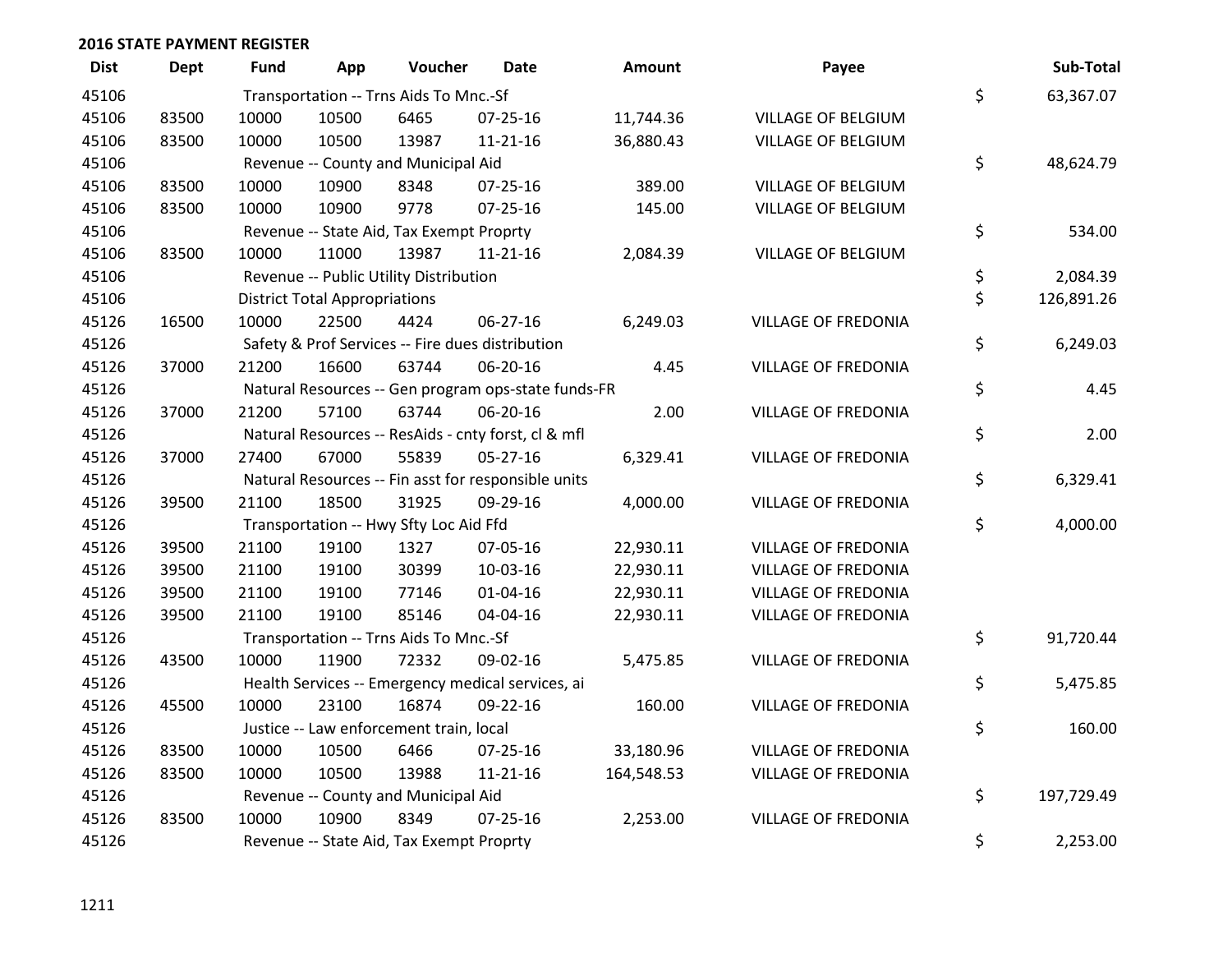| <b>Dist</b> | <b>Dept</b> | <b>Fund</b> | App                                  | Voucher                                              | <b>Date</b>    | <b>Amount</b> | Payee                     | Sub-Total        |
|-------------|-------------|-------------|--------------------------------------|------------------------------------------------------|----------------|---------------|---------------------------|------------------|
| 45126       |             |             | <b>District Total Appropriations</b> |                                                      |                |               |                           | \$<br>313,923.67 |
| 45131       | 16500       | 10000       | 22500                                | 4425                                                 | 06-27-16       | 43,665.71     | <b>VILLAGE OF GRAFTON</b> |                  |
| 45131       |             |             |                                      | Safety & Prof Services -- Fire dues distribution     |                |               |                           | \$<br>43,665.71  |
| 45131       | 25500       | 10000       | 34300                                | 16593                                                | $02 - 16 - 16$ | 3,158.00      | <b>VILLAGE OF GRAFTON</b> |                  |
| 45131       |             |             |                                      | Public Instruction -- Federal funds, local assistanc |                |               |                           | \$<br>3,158.00   |
| 45131       | 37000       | 21200       | 58300                                | 25433                                                | 02-01-16       | 13,439.00     | <b>VILLAGE OF GRAFTON</b> |                  |
| 45131       |             |             |                                      | Natural Resources -- Rec & resource aids, fed        |                |               |                           | \$<br>13,439.00  |
| 45131       | 37000       | 21200       | 58700                                | 25433                                                | $02 - 01 - 16$ | 761.00        | <b>VILLAGE OF GRAFTON</b> |                  |
| 45131       |             |             |                                      | Natural Resources -- ResAids - urban forestry grant  |                |               |                           | \$<br>761.00     |
| 45131       | 37000       | 27400       | 67000                                | 55749                                                | 05-27-16       | 22,844.46     | <b>VILLAGE OF GRAFTON</b> |                  |
| 45131       |             |             |                                      | Natural Resources -- Fin asst for responsible units  |                |               |                           | \$<br>22,844.46  |
| 45131       | 39500       | 21100       | 16200                                | 2106                                                 | 07-05-16       | 12,604.84     | <b>VILLAGE OF GRAFTON</b> |                  |
| 45131       | 39500       | 21100       | 16200                                | 29208                                                | 10-03-16       | 12,604.86     | <b>VILLAGE OF GRAFTON</b> |                  |
| 45131       |             |             |                                      | Transportation -- Conn Hwy Aids St Fds               |                |               |                           | \$<br>25,209.70  |
| 45131       | 39500       | 21100       | 19100                                | 1328                                                 | 07-05-16       | 204,000.14    | <b>VILLAGE OF GRAFTON</b> |                  |
| 45131       | 39500       | 21100       | 19100                                | 30400                                                | 10-03-16       | 204,000.15    | <b>VILLAGE OF GRAFTON</b> |                  |
| 45131       |             |             |                                      | Transportation -- Trns Aids To Mnc.-Sf               |                |               |                           | \$<br>408,000.29 |
| 45131       | 39500       | 21100       | 16200                                | 78073                                                | 01-04-16       | 12,604.84     | <b>VILLAGE OF GRAFTON</b> |                  |
| 45131       | 39500       | 21100       | 16200                                | 82073                                                | 04-04-16       | 12,604.84     | <b>VILLAGE OF GRAFTON</b> |                  |
| 45131       |             |             |                                      | Transportation -- Conn Hwy Aids St Fds               |                |               |                           | \$<br>25,209.68  |
| 45131       | 39500       | 21100       | 19100                                | 77147                                                | $01 - 04 - 16$ | 204,000.14    | <b>VILLAGE OF GRAFTON</b> |                  |
| 45131       | 39500       | 21100       | 19100                                | 85147                                                | 04-04-16       | 204,000.14    | <b>VILLAGE OF GRAFTON</b> |                  |
| 45131       |             |             |                                      | Transportation -- Trns Aids To Mnc.-Sf               |                |               |                           | \$<br>408,000.28 |
| 45131       | 43500       | 10000       | 11900                                | 72334                                                | 09-02-16       | 6,506.69      | <b>VILLAGE OF GRAFTON</b> |                  |
| 45131       |             |             |                                      | Health Services -- Emergency medical services, ai    |                |               |                           | \$<br>6,506.69   |
| 45131       | 45500       | 10000       | 23100                                | 16898                                                | 09-23-16       | 3,040.00      | <b>VILLAGE OF GRAFTON</b> |                  |
| 45131       |             |             |                                      | Justice -- Law enforcement train, local              |                |               |                           | \$<br>3,040.00   |
| 45131       | 83500       | 10000       | 10500                                | 6467                                                 | 07-25-16       | 209,181.27    | <b>VILLAGE OF GRAFTON</b> |                  |
| 45131       | 83500       | 10000       | 10500                                | 13989                                                | $11 - 21 - 16$ | 247,218.28    | <b>VILLAGE OF GRAFTON</b> |                  |
| 45131       |             |             |                                      | Revenue -- County and Municipal Aid                  |                |               |                           | \$<br>456,399.55 |
| 45131       | 83500       | 10000       | 10900                                | 8350                                                 | 07-25-16       | 49,941.00     | <b>VILLAGE OF GRAFTON</b> |                  |
| 45131       | 83500       | 10000       | 10900                                | 9779                                                 | $07 - 25 - 16$ | 29,038.00     | <b>VILLAGE OF GRAFTON</b> |                  |
| 45131       |             |             |                                      | Revenue -- State Aid, Tax Exempt Proprty             |                |               |                           | \$<br>78,979.00  |
| 45131       | 83500       | 10000       | 11000                                | 13989                                                | 11-21-16       | 26,658.22     | <b>VILLAGE OF GRAFTON</b> |                  |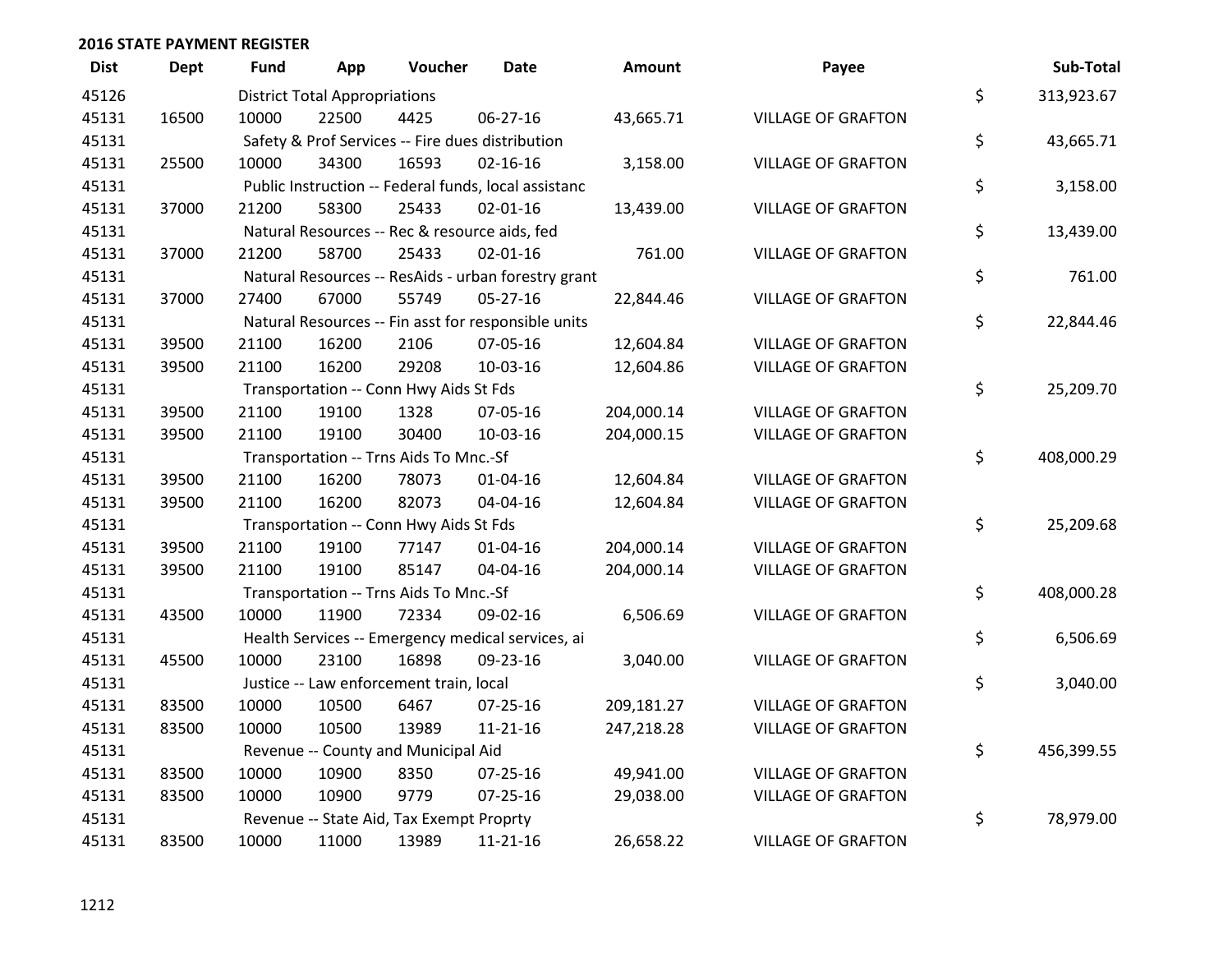| <b>Dist</b> | <b>Dept</b> | Fund  | App                                  | Voucher                                              | Date           | <b>Amount</b> | Payee                       | Sub-Total          |
|-------------|-------------|-------|--------------------------------------|------------------------------------------------------|----------------|---------------|-----------------------------|--------------------|
| 45131       |             |       |                                      | Revenue -- Public Utility Distribution               |                |               |                             | \$<br>26,658.22    |
| 45131       | 83500       | 10000 | 30200                                | 5078                                                 | 07-25-16       | 287,633.40    | <b>VILLAGE OF GRAFTON</b>   |                    |
| 45131       | 83500       | 10000 | 30200                                | 5222                                                 | $07 - 25 - 16$ | 2,127,607.09  | <b>VILLAGE OF GRAFTON</b>   |                    |
| 45131       |             |       |                                      | Revenue -- School Lvy Tx/First Dollar Cr             |                |               |                             | \$<br>2,415,240.49 |
| 45131       | 83500       | 52100 | 36300                                | 3481                                                 | 03-28-16       | 389,176.72    | <b>VILLAGE OF GRAFTON</b>   |                    |
| 45131       |             |       |                                      | Revenue -- Lottery & Gaming Credit                   |                |               |                             | \$<br>389,176.72   |
| 45131       |             |       | <b>District Total Appropriations</b> |                                                      |                |               |                             | \$<br>4,326,288.79 |
| 45161       | 16500       | 10000 | 22500                                | 5124                                                 | 07-06-16       | 3,039.25      | <b>VIL NEWBURG</b>          |                    |
| 45161       |             |       |                                      | Safety & Prof Services -- Fire dues distribution     |                |               |                             | \$<br>3,039.25     |
| 45161       | 37000       | 21200 | 16600                                | 63745                                                | 06-20-16       | 5.79          | <b>VIL NEWBURG</b>          |                    |
| 45161       |             |       |                                      | Natural Resources -- Gen program ops-state funds-FR  |                |               |                             | \$<br>5.79         |
| 45161       | 37000       | 21200 | 57100                                | 63745                                                | 06-20-16       | 2.60          | <b>VIL NEWBURG</b>          |                    |
| 45161       |             |       |                                      | Natural Resources -- ResAids - cnty forst, cl & mfl  |                |               |                             | \$<br>2.60         |
| 45161       | 37000       | 27400 | 67000                                | 56378                                                | 05-27-16       | 2,823.40      | <b>VIL NEWBURG</b>          |                    |
| 45161       |             |       |                                      | Natural Resources -- Fin asst for responsible units  |                |               |                             | \$<br>2,823.40     |
| 45161       | 83500       | 10000 | 10900                                | 8351                                                 | 07-25-16       | 3.00          | <b>VIL NEWBURG</b>          |                    |
| 45161       |             |       |                                      | Revenue -- State Aid, Tax Exempt Proprty             |                |               |                             | \$<br>3.00         |
| 45161       |             |       | <b>District Total Appropriations</b> |                                                      |                |               |                             | \$<br>5,874.04     |
| 45181       | 16500       | 10000 | 22500                                | 4426                                                 | 06-27-16       | 15,831.77     | SAUKVILLE, VILLAGE OF       |                    |
| 45181       |             |       |                                      | Safety & Prof Services -- Fire dues distribution     |                |               |                             | \$<br>15,831.77    |
| 45181       | 25500       | 10000 | 34300                                | 16596                                                | $02 - 16 - 16$ | 1,063.67      | SAUKVILLE, VILLAGE OF       |                    |
| 45181       |             |       |                                      | Public Instruction -- Federal funds, local assistanc |                |               |                             | \$<br>1,063.67     |
| 45181       | 37000       | 21200 | 16600                                | 63746                                                | 06-20-16       | 10.24         | SAUKVILLE, VILLAGE OF       |                    |
| 45181       |             |       |                                      | Natural Resources -- Gen program ops-state funds-FR  |                |               |                             | \$<br>10.24        |
| 45181       | 37000       | 21200 | 57100                                | 63746                                                | 06-20-16       | 4.60          | SAUKVILLE, VILLAGE OF       |                    |
| 45181       |             |       |                                      | Natural Resources -- ResAids - cnty forst, cl & mfl  |                |               |                             | \$<br>4.60         |
| 45181       | 37000       | 27400 | 67000                                | 55573                                                | 05-27-16       | 2,393.53      | SAUKVILLE, VILLAGE OF       |                    |
| 45181       |             |       |                                      | Natural Resources -- Fin asst for responsible units  |                |               |                             | \$<br>2,393.53     |
| 45181       | 39500       | 21100 | 19100                                | 1329                                                 | 07-05-16       | 89,859.21     | SAUKVILLE, VILLAGE OF       |                    |
| 45181       | 39500       | 21100 | 19100                                | 30401                                                | 10-03-16       | 89,859.22     | SAUKVILLE, VILLAGE OF       |                    |
| 45181       | 39500       | 21100 | 19100                                | 77148                                                | 01-04-16       | 89,859.21     | VILLAGE OF SAUKVILLE        |                    |
| 45181       | 39500       | 21100 | 19100                                | 85148                                                | 04-04-16       | 89,859.21     | <b>VILLAGE OF SAUKVILLE</b> |                    |
| 45181       |             |       |                                      | Transportation -- Trns Aids To Mnc.-Sf               |                |               |                             | \$<br>359,436.85   |
| 45181       | 43500       | 10000 | 11900                                | 72372                                                | 09-02-16       | 5,423.24      | SAUKVILLE, VILLAGE OF       |                    |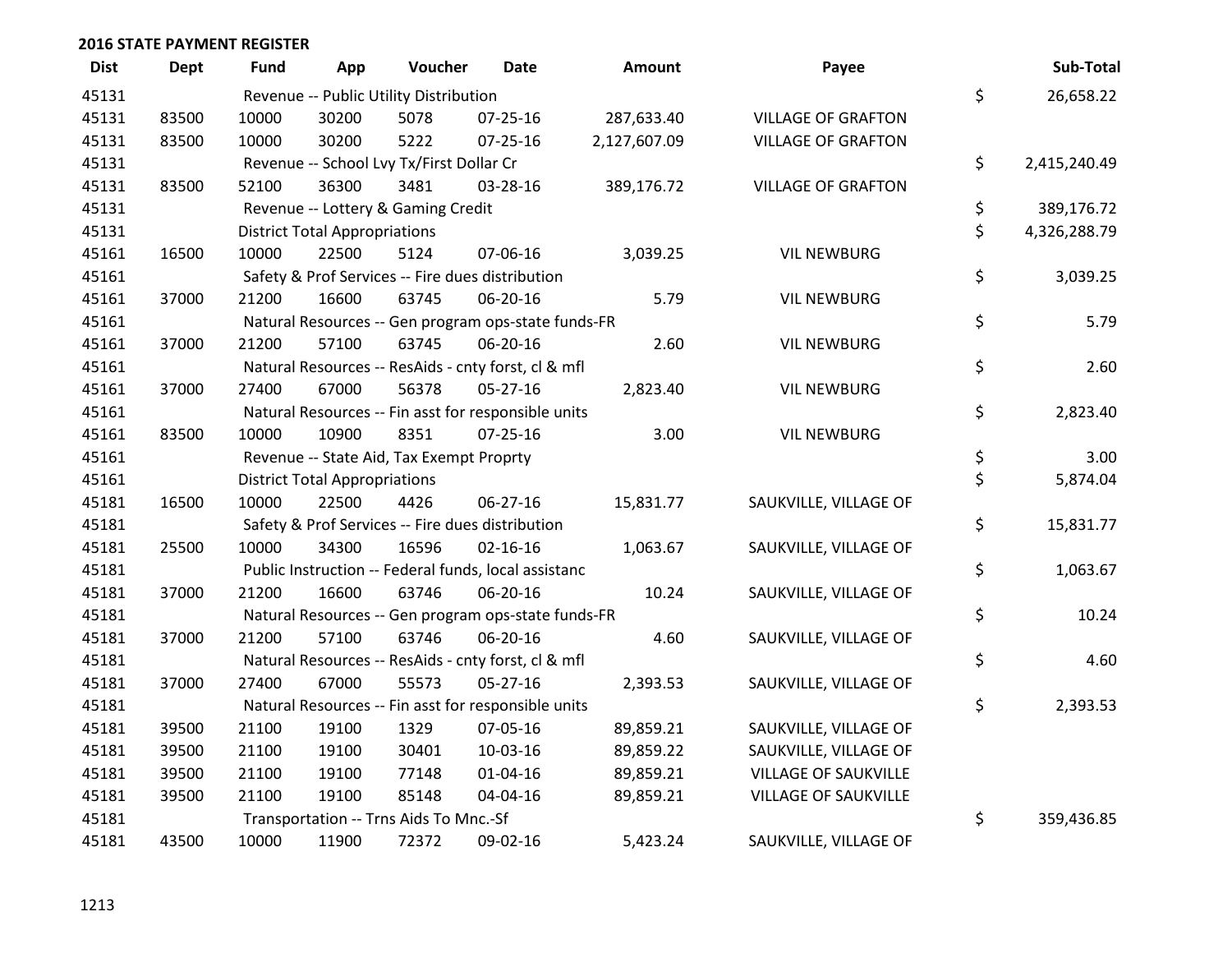| <b>Dist</b> | <b>Dept</b> | Fund                                 | App                                               | Voucher                                  | <b>Date</b>                                         | Amount     | Payee                         |    | Sub-Total  |  |
|-------------|-------------|--------------------------------------|---------------------------------------------------|------------------------------------------|-----------------------------------------------------|------------|-------------------------------|----|------------|--|
| 45181       |             |                                      | Health Services -- Emergency medical services, ai |                                          |                                                     |            |                               |    |            |  |
| 45181       | 45500       | 10000                                | 23100                                             | 14762                                    | 08-03-16                                            | 1,920.00   | SAUKVILLE, VILLAGE OF         | \$ |            |  |
| 45181       |             |                                      |                                                   | Justice -- Law enforcement train, local  |                                                     |            |                               | \$ | 1,920.00   |  |
| 45181       | 83500       | 10000                                | 10500                                             | 6468                                     | 07-25-16                                            | 112,616.86 | SAUKVILLE, VILLAGE OF         |    |            |  |
| 45181       | 83500       | 10000                                | 10500                                             | 13990                                    | $11 - 21 - 16$                                      | 276,654.36 | SAUKVILLE, VILLAGE OF         |    |            |  |
| 45181       |             |                                      |                                                   | Revenue -- County and Municipal Aid      |                                                     |            |                               | \$ | 389,271.22 |  |
| 45181       | 83500       | 10000                                | 10900                                             | 8352                                     | $07 - 25 - 16$                                      | 29,782.00  | SAUKVILLE, VILLAGE OF         |    |            |  |
| 45181       | 83500       | 10000                                | 10900                                             | 9780                                     | $07 - 25 - 16$                                      | 598.00     | SAUKVILLE, VILLAGE OF         |    |            |  |
| 45181       |             |                                      |                                                   | Revenue -- State Aid, Tax Exempt Proprty |                                                     |            |                               | \$ | 30,380.00  |  |
| 45181       | 83500       | 10000                                | 11000                                             | 13990                                    | $11 - 21 - 16$                                      | 60,962.84  | SAUKVILLE, VILLAGE OF         |    |            |  |
| 45181       |             |                                      |                                                   | Revenue -- Public Utility Distribution   |                                                     |            |                               | \$ | 60,962.84  |  |
| 45181       |             | <b>District Total Appropriations</b> |                                                   |                                          |                                                     |            |                               | \$ | 866,697.96 |  |
| 45186       | 16500       | 10000                                | 22500                                             | 4427                                     | 06-27-16                                            | 12,921.70  | VILLAGE OF THIENSVILLE        |    |            |  |
| 45186       |             |                                      |                                                   |                                          | Safety & Prof Services -- Fire dues distribution    |            |                               | \$ | 12,921.70  |  |
| 45186       | 37000       | 27400                                | 67000                                             | 55505                                    | $05 - 27 - 16$                                      | 9,009.92   | VILLAGE OF THIENSVILLE        |    |            |  |
| 45186       |             |                                      |                                                   |                                          | Natural Resources -- Fin asst for responsible units |            |                               | \$ | 9,009.92   |  |
| 45186       | 39500       | 21100                                | 18500                                             | 38849                                    | $10-19-16$                                          | 4,000.00   | <b>VILLAGE OF THIENSVILLE</b> |    |            |  |
| 45186       |             |                                      |                                                   | Transportation -- Hwy Sfty Loc Aid Ffd   |                                                     |            |                               | \$ | 4,000.00   |  |
| 45186       | 39500       | 21100                                | 19100                                             | 1330                                     | 07-05-16                                            | 69,251.28  | VILLAGE OF THIENSVILLE        |    |            |  |
| 45186       | 39500       | 21100                                | 19100                                             | 30402                                    | 10-03-16                                            | 69,251.29  | VILLAGE OF THIENSVILLE        |    |            |  |
| 45186       | 39500       | 21100                                | 19100                                             | 77149                                    | $01 - 04 - 16$                                      | 69,251.28  | <b>VILLAGE OF THIENSVILLE</b> |    |            |  |
| 45186       | 39500       | 21100                                | 19100                                             | 85149                                    | 04-04-16                                            | 69,251.28  | VILLAGE OF THIENSVILLE        |    |            |  |
| 45186       |             |                                      |                                                   | Transportation -- Trns Aids To Mnc.-Sf   |                                                     |            |                               | \$ | 277,005.13 |  |
| 45186       | 39500       | 21100                                | 27800                                             | 84812                                    | $06 - 14 - 16$                                      | 15,996.81  | TREAS VIL THIENSVILLE         |    |            |  |
| 45186       |             |                                      |                                                   | Transportation -- Loc Rd Imp Prg St Fd   |                                                     |            |                               | \$ | 15,996.81  |  |
| 45186       | 43500       | 10000                                | 11900                                             | 72381                                    | 09-02-16                                            | 5,589.05   | VILLAGE OF THIENSVILLE        |    |            |  |
| 45186       |             |                                      |                                                   |                                          | Health Services -- Emergency medical services, ai   |            |                               | \$ | 5,589.05   |  |
| 45186       | 83500       | 10000                                | 10500                                             | 6469                                     | $07 - 25 - 16$                                      | 66,709.90  | VILLAGE OF THIENSVILLE        |    |            |  |
| 45186       | 83500       | 10000                                | 10500                                             | 13991                                    | $11 - 21 - 16$                                      | 35,896.10  | VILLAGE OF THIENSVILLE        |    |            |  |
| 45186       |             |                                      |                                                   | Revenue -- County and Municipal Aid      |                                                     |            |                               | \$ | 102,606.00 |  |
| 45186       | 83500       | 10000                                | 10900                                             | 8353                                     | $07 - 25 - 16$                                      | 1,074.00   | <b>VILLAGE OF THIENSVILLE</b> |    |            |  |
| 45186       | 83500       | 10000                                | 10900                                             | 9781                                     | $07 - 25 - 16$                                      | 4,050.00   | VILLAGE OF THIENSVILLE        |    |            |  |
| 45186       |             |                                      |                                                   | Revenue -- State Aid, Tax Exempt Proprty |                                                     |            |                               | \$ | 5,124.00   |  |
| 45186       |             | <b>District Total Appropriations</b> |                                                   |                                          |                                                     |            |                               | \$ | 432,252.61 |  |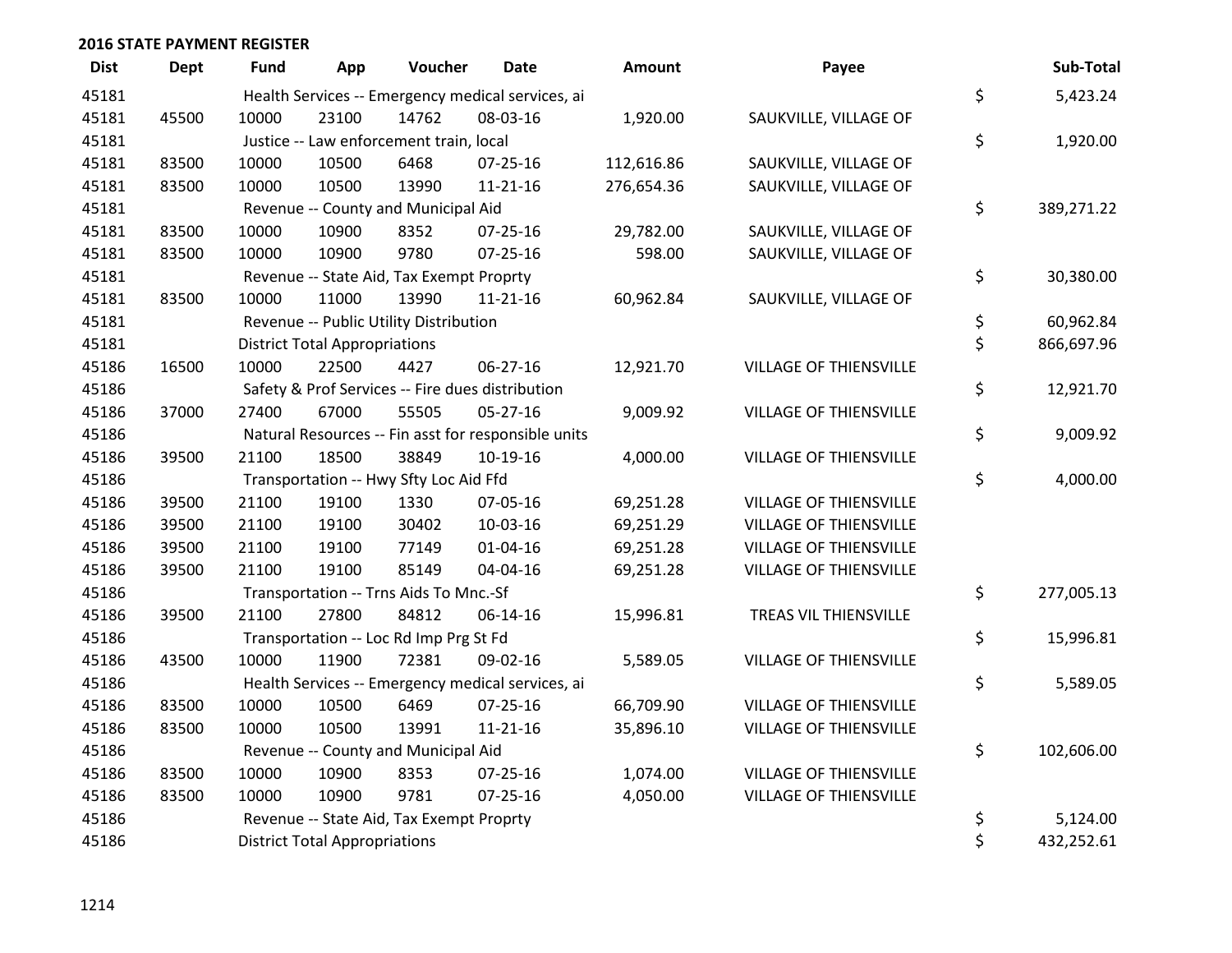| <b>Dist</b> | Dept  | <b>Fund</b>                                      | App                                  | Voucher                                  | <b>Date</b>                                         | Amount     | Payee                    | Sub-Total        |
|-------------|-------|--------------------------------------------------|--------------------------------------|------------------------------------------|-----------------------------------------------------|------------|--------------------------|------------------|
| 45211       | 16500 | 10000                                            | 22500                                | 4428                                     | $06 - 27 - 16$                                      | 46,133.60  | <b>CITY OF CEDARBURG</b> |                  |
| 45211       |       | Safety & Prof Services -- Fire dues distribution | \$<br>46,133.60                      |                                          |                                                     |            |                          |                  |
| 45211       | 37000 | 27400                                            | 67000                                | 55662                                    | $05 - 27 - 16$                                      | 35,941.26  | <b>CITY OF CEDARBURG</b> |                  |
| 45211       |       |                                                  |                                      |                                          | Natural Resources -- Fin asst for responsible units |            |                          | \$<br>35,941.26  |
| 45211       | 39500 | 21100                                            | 18500                                | 63957                                    | $12 - 21 - 16$                                      | 4,000.00   | <b>CITY OF CEDARBURG</b> |                  |
| 45211       |       |                                                  |                                      | Transportation -- Hwy Sfty Loc Aid Ffd   |                                                     |            |                          | \$<br>4,000.00   |
| 45211       | 39500 | 21100                                            | 19100                                | 1331                                     | 07-05-16                                            | 127,490.04 | <b>CITY OF CEDARBURG</b> |                  |
| 45211       | 39500 | 21100                                            | 19100                                | 30403                                    | 10-03-16                                            | 127,490.05 | <b>CITY OF CEDARBURG</b> |                  |
| 45211       | 39500 | 21100                                            | 19100                                | 77150                                    | $01 - 04 - 16$                                      | 127,490.04 | <b>CITY OF CEDARBURG</b> |                  |
| 45211       | 39500 | 21100                                            | 19100                                | 85150                                    | 04-04-16                                            | 127,490.04 | <b>CITY OF CEDARBURG</b> |                  |
| 45211       |       |                                                  |                                      | Transportation -- Trns Aids To Mnc.-Sf   |                                                     |            |                          | \$<br>509,960.17 |
| 45211       | 43500 | 10000                                            | 11900                                | 72501                                    | 09-02-16                                            | 6,487.87   | <b>CITY OF CEDARBURG</b> |                  |
| 45211       |       |                                                  |                                      |                                          | Health Services -- Emergency medical services, ai   |            |                          | \$<br>6,487.87   |
| 45211       | 45500 | 10000                                            | 23100                                | 11291                                    | 06-08-16                                            | 3,200.00   | <b>CITY OF CEDARBURG</b> |                  |
| 45211       |       |                                                  |                                      | Justice -- Law enforcement train, local  |                                                     |            |                          | \$<br>3,200.00   |
| 45211       | 83500 | 10000                                            | 10500                                | 6470                                     | $07 - 25 - 16$                                      | 193,692.24 | <b>CITY OF CEDARBURG</b> |                  |
| 45211       | 83500 | 10000                                            | 10500                                | 13992                                    | $11 - 21 - 16$                                      | 165,191.07 | <b>CITY OF CEDARBURG</b> |                  |
| 45211       |       |                                                  |                                      | Revenue -- County and Municipal Aid      |                                                     |            |                          | \$<br>358,883.31 |
| 45211       | 83500 | 10000                                            | 10900                                | 8354                                     | $07 - 25 - 16$                                      | 23,040.00  | <b>CITY OF CEDARBURG</b> |                  |
| 45211       |       |                                                  |                                      | Revenue -- State Aid, Tax Exempt Proprty |                                                     |            |                          | \$<br>23,040.00  |
| 45211       | 83500 | 10000                                            | 11000                                | 13992                                    | $11 - 21 - 16$                                      | 4,214.88   | <b>CITY OF CEDARBURG</b> |                  |
| 45211       |       |                                                  |                                      | Revenue -- Public Utility Distribution   |                                                     |            |                          | \$<br>4,214.88   |
| 45211       |       |                                                  | <b>District Total Appropriations</b> |                                          |                                                     |            |                          | \$<br>991,861.09 |
| 45255       | 16500 | 10000                                            | 22500                                | 4429                                     | 06-27-16                                            | 154,933.77 | <b>CITY OF MEQUON</b>    |                  |
| 45255       |       |                                                  |                                      |                                          | Safety & Prof Services -- Fire dues distribution    |            |                          | \$<br>154,933.77 |
| 45255       | 37000 | 10000                                            | 50300                                | 46530                                    | $04 - 21 - 16$                                      | 31.17      | <b>CITY OF MEQUON</b>    |                  |
| 45255       |       |                                                  |                                      |                                          | Natural Resources -- Aids in lieu of taxes - gener  |            |                          | \$<br>31.17      |
| 45255       | 37000 | 21200                                            | 38100                                | 37663                                    | 03-22-16                                            | 908.04     | <b>CITY OF MEQUON</b>    |                  |
| 45255       |       |                                                  |                                      | Natural Resources -- GPO -federal funds  |                                                     |            |                          | \$<br>908.04     |
| 45255       | 37000 | 21200                                            | 55000                                | 37663                                    | $03 - 22 - 16$                                      | 3,146.36   | <b>CITY OF MEQUON</b>    |                  |
| 45255       |       |                                                  |                                      |                                          | Natural Resources -- Enf A - boating enforcement    |            |                          | \$<br>3,146.36   |
| 45255       | 37000 | 27400                                            | 67000                                | 55629                                    | $05 - 27 - 16$                                      | 14,603.08  | <b>CITY OF MEQUON</b>    |                  |
| 45255       |       |                                                  |                                      |                                          | Natural Resources -- Fin asst for responsible units |            |                          | \$<br>14,603.08  |
| 45255       | 39500 | 21100                                            | 16200                                | 2107                                     | 07-05-16                                            | 17,012.39  | <b>CITY OF MEQUON</b>    |                  |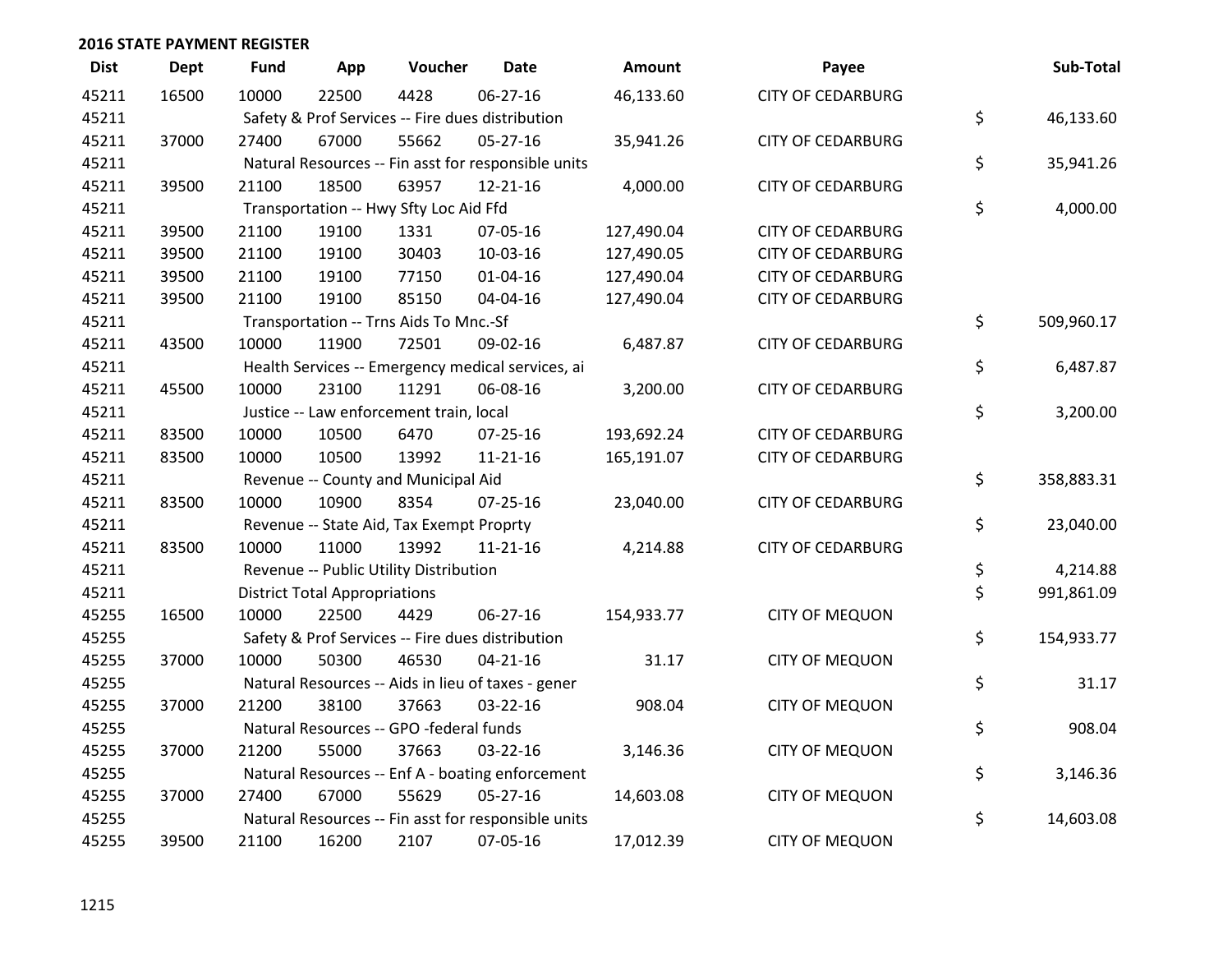| <b>Dist</b> | Dept  | Fund  | App                                  | Voucher                                             | <b>Date</b>    | Amount     | Payee                          | Sub-Total          |
|-------------|-------|-------|--------------------------------------|-----------------------------------------------------|----------------|------------|--------------------------------|--------------------|
| 45255       | 39500 | 21100 | 16200                                | 29209                                               | 10-03-16       | 17,012.39  | <b>CITY OF MEQUON</b>          |                    |
| 45255       |       |       |                                      | Transportation -- Conn Hwy Aids St Fds              |                |            |                                | \$<br>34,024.78    |
| 45255       | 39500 | 21100 | 19100                                | 1332                                                | 07-05-16       | 300,209.23 | <b>CITY OF MEQUON</b>          |                    |
| 45255       | 39500 | 21100 | 19100                                | 30404                                               | 10-03-16       | 300,209.25 | <b>CITY OF MEQUON</b>          |                    |
| 45255       |       |       |                                      | Transportation -- Trns Aids To Mnc.-Sf              |                |            |                                | \$<br>600,418.48   |
| 45255       | 39500 | 21100 | 16200                                | 78074                                               | 01-04-16       | 17,012.39  | <b>CITY OF MEQUON</b>          |                    |
| 45255       | 39500 | 21100 | 16200                                | 82074                                               | 04-04-16       | 17,012.39  | <b>CITY OF MEQUON</b>          |                    |
| 45255       |       |       |                                      | Transportation -- Conn Hwy Aids St Fds              |                |            |                                | \$<br>34,024.78    |
| 45255       | 39500 | 21100 | 19100                                | 77151                                               | $01 - 04 - 16$ | 300,209.23 | <b>CITY OF MEQUON</b>          |                    |
| 45255       | 39500 | 21100 | 19100                                | 85151                                               | 04-04-16       | 300,209.23 | <b>CITY OF MEQUON</b>          |                    |
| 45255       |       |       |                                      | Transportation -- Trns Aids To Mnc.-Sf              |                |            |                                | \$<br>600,418.46   |
| 45255       | 43500 | 10000 | 11900                                | 72528                                               | 09-02-16       | 7,181.86   | <b>CITY OF MEQUON</b>          |                    |
| 45255       |       |       |                                      | Health Services -- Emergency medical services, ai   |                |            |                                | \$<br>7,181.86     |
| 45255       | 45500 | 10000 | 23100                                | 16855                                               | 09-22-16       | 5,760.00   | <b>CITY OF MEQUON</b>          |                    |
| 45255       |       |       |                                      | Justice -- Law enforcement train, local             |                |            |                                | \$<br>5,760.00     |
| 45255       | 83500 | 10000 | 10500                                | 6471                                                | $07 - 25 - 16$ | 54,098.30  | <b>CITY OF MEQUON</b>          |                    |
| 45255       | 83500 | 10000 | 10500                                | 13993                                               | 11-21-16       | 253,582.06 | <b>CITY OF MEQUON</b>          |                    |
| 45255       |       |       |                                      | Revenue -- County and Municipal Aid                 |                |            |                                | \$<br>307,680.36   |
| 45255       | 83500 | 10000 | 10900                                | 8355                                                | $07 - 25 - 16$ | 52,681.00  | <b>CITY OF MEQUON</b>          |                    |
| 45255       | 83500 | 10000 | 10900                                | 9782                                                | $07 - 25 - 16$ | 54,250.00  | <b>CITY OF MEQUON</b>          |                    |
| 45255       |       |       |                                      | Revenue -- State Aid, Tax Exempt Proprty            |                |            |                                | \$<br>106,931.00   |
| 45255       | 83500 | 10000 | 11000                                | 13993                                               | 11-21-16       | 41,561.89  | <b>CITY OF MEQUON</b>          |                    |
| 45255       |       |       |                                      | Revenue -- Public Utility Distribution              |                |            |                                | \$<br>41,561.89    |
| 45255       |       |       | <b>District Total Appropriations</b> |                                                     |                |            |                                | \$<br>1,911,624.03 |
| 45271       | 16500 | 10000 | 22500                                | 4430                                                | 06-27-16       | 32,765.88  | CITY OF PORT WASHINGTON        |                    |
| 45271       |       |       |                                      | Safety & Prof Services -- Fire dues distribution    |                |            |                                | \$<br>32,765.88    |
| 45271       | 37000 | 21200 | 58700                                | 33664                                               | 03-02-16       | 24,609.00  | CITY OF PORT WASHINGTON        |                    |
| 45271       |       |       |                                      | Natural Resources -- ResAids - urban forestry grant |                |            |                                | \$<br>24,609.00    |
| 45271       | 37000 | 27400 | 67000                                | 55974                                               | $05 - 27 - 16$ | 18,208.40  | <b>CITY OF PORT WASHINGTON</b> |                    |
| 45271       |       |       |                                      | Natural Resources -- Fin asst for responsible units |                |            |                                | \$<br>18,208.40    |
| 45271       | 37000 | 36300 | <b>TA100</b>                         | 45255                                               | $04 - 22 - 16$ | 45,500.00  | CITY OF PORT WASHINGTON        |                    |
| 45271       |       |       |                                      | Natural Resources -- LAND ACQUISITION               |                |            |                                | \$<br>45,500.00    |
| 45271       | 39500 | 21100 | 16200                                | 2108                                                | 07-05-16       | 18,911.87  | CITY OF PORT WASHINGTON        |                    |
| 45271       | 39500 | 21100 | 16200                                | 29210                                               | 10-03-16       | 18,911.90  | <b>CITY OF PORT WASHINGTON</b> |                    |